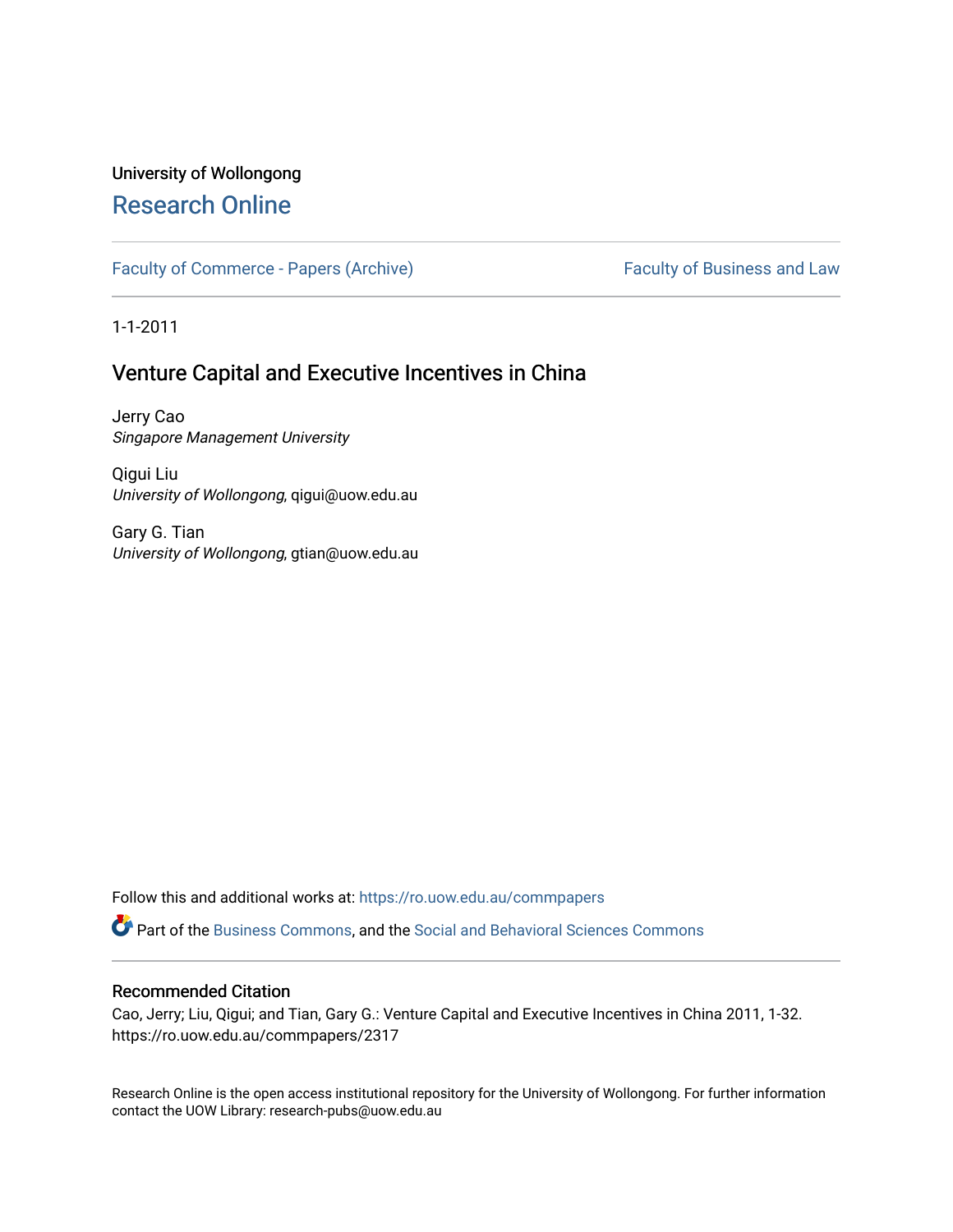# Venture Capital and Executive Incentives in China

# **Abstract**

This paper examines the effect that venture capital (VC) has on the pay-performancerelationship in listed Chinese firms. We find that VC has a significantly positive effect onCEO compensation and the payperformance relationship, such effect particularly stronger infirms needing more managerial efforts and discretions (higher growth opportunity or higherlevels of capital expenditure). In addition, we show that VC-backed firms with moremanagerial discretions are more likely to use stock options. The evidence suggests thatventure capital investors use more sensitive compensation contract for top executives inChinese when the need for managerial discretion is greater. Such compensation schemes byVCs enhance firm performance subsequently.

# Keywords

Venture, Capital, Executive, Incentives, China

# **Disciplines**

Business | Social and Behavioral Sciences

# Publication Details

Cao, J., Liu, Q. & Tian, G. G. (2011). Venture Capital and Executive Incentives in China. 2011 China International Conference in Finance (pp. 1-32). Wuhan, China: CCFN.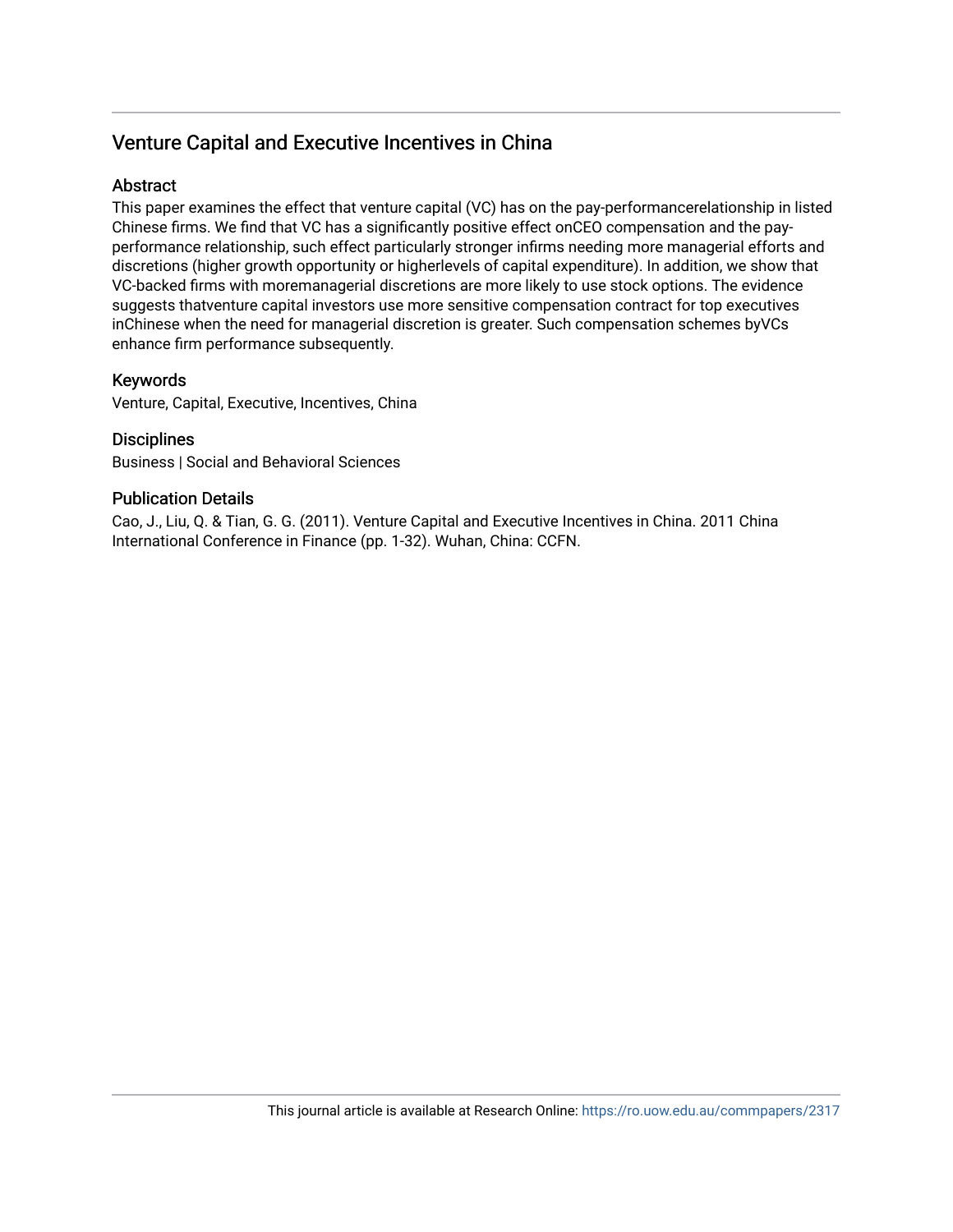# **Venture Capital and Executive Incentives in China**

Jerry Cao

*Lee Kong Chian School of Business, Singapore Management University, Jerrycao@smu.edu.sg*

Qigui Liu

*School of Business Administration, North-eastern University, Shenyang, Liaoning, China,* 

*lqg8210@163.com*

Gary Gang Tian

*School of Accounting& Finance, University of Wollongong, NSW, 2522, Australia* 

*gtian@uow.edu.au*

August 2010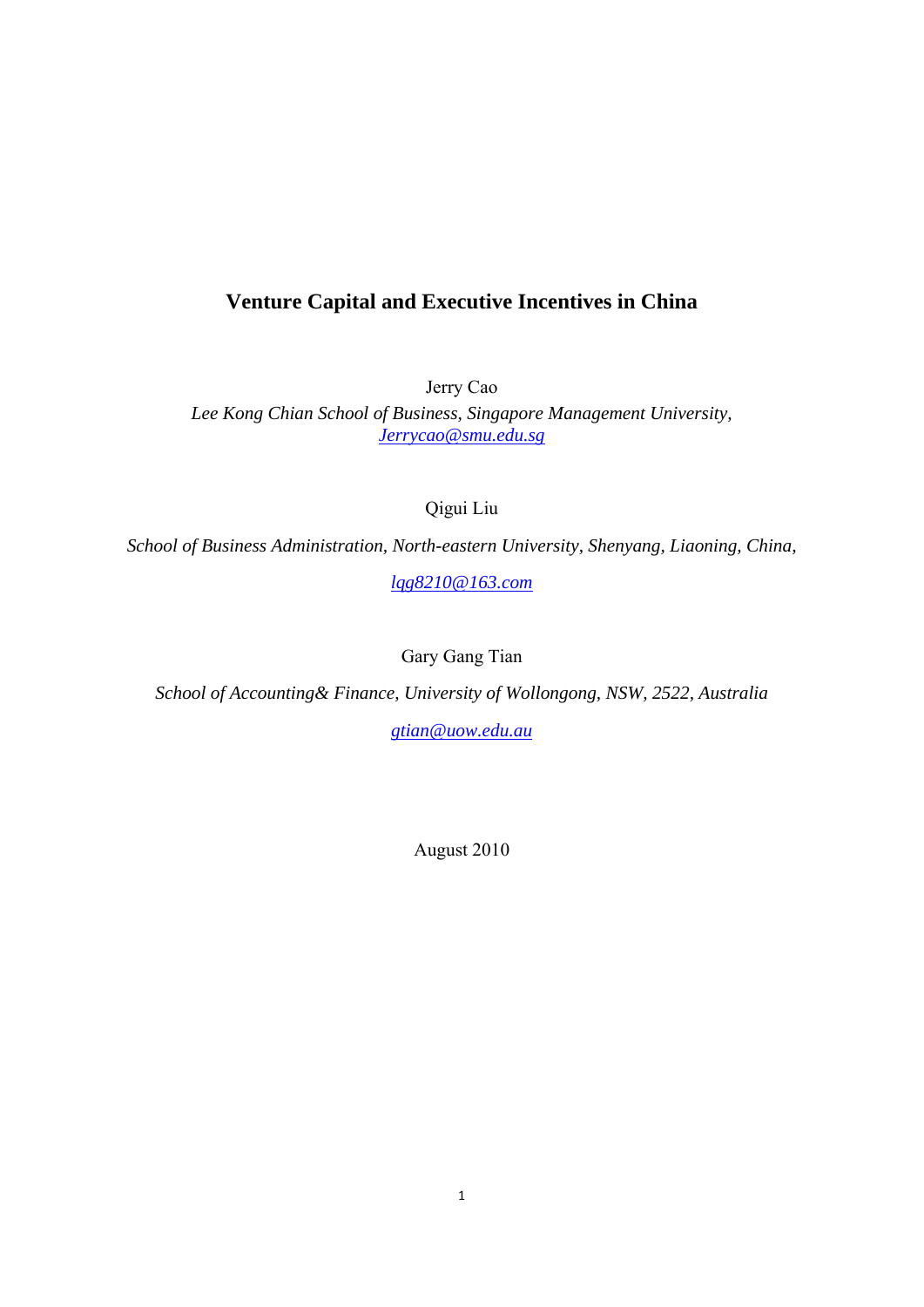# **Venture Capital and Executive Incentives in China**

## **Abstract**

This paper examines the effect that venture capital (VC) has on the pay-performance relationship in listed Chinese firms. We find that VC has a significantly positive effect on CEO compensation and the pay-performance relationship, such effect particularly stronger in firms needing more managerial efforts and discretions (higher growth opportunity or higher levels of capital expenditure). In addition, we show that VC-backed firms with more managerial discretions are more likely to use stock options. The evidence suggests that venture capital investors use more sensitive compensation contract for top executives in Chinese when the need for managerial discretion is greater. Such compensation schemes by VCs enhance firm performance subsequently.

**Key words:** Venture capital; CEO compensation; firm performance

**JEL Classification:** G32, G34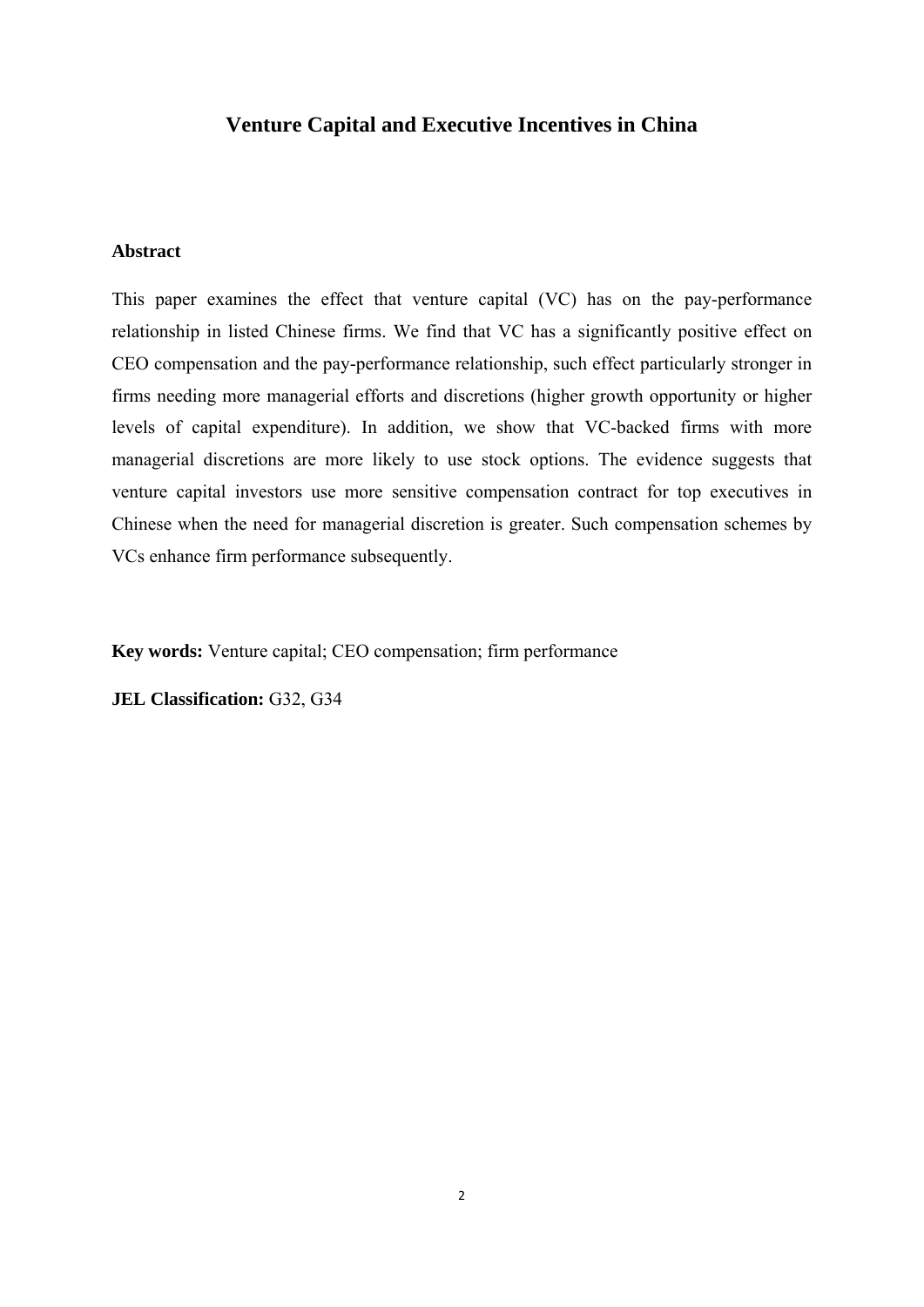## **1. Introduction**

 Jensen and Meckling (1976) argue that in the separation of control and ownership, managerial equity ownership for cash flow helps to align the interests of the manager and minority shareholders. Managerial equity ownership enhances CEO and executive's incentives, while it also results in the issue of control through entrenchment (Fama, 1980; Holmstrom, 1999). In this situation, managers may expropriate minority shareholders and extract what the private benefits of control (Grossman and Hart, 1988). According to Murphy (1999), the designing of executive compensation contracts to monitor CEOs by the board is the central tenet of internal control mechanism to safeguarding shareholder interests. Jensen and Murphy (1990) show a positive but weak relationship between CEO compensation and firm performance in big listed firms. There is little known whether such relationship holds for small and high-technology firms. While venture capital (VC) ownership in corporations has grown fast over the last few years, especially in China, their importance in monitoring corporate behaviour and executive incentives is still unknown and there is still no evidence that VC affected the pay-performance relationship.

 The agency issue could be severer in VC backed firms because to achieve higher returns, VC normally invested in high risky firms with higher growth opportunity and CEOs often have great discretion power. Therefore, how to align the interests of managers and the rest of shareholders like venture capital investors is far more important for VC-backed firms because VCs may have a strong motivation to enhance the pay-performance relationship due to the fact that its compensation is also closely linked to a VC-company's share returns (Gompers and Lerner, 1995).

 Extant literature on the pay-performance relationship focuses mainly on the role of corporate governance (Core et al., 1999; Brick et al., 2006) and ownership structure (Kato and Long, 2005; Firth et al., 2006; Barontini and Bozzi, 2010). The effect of VC on the payperformance relationship is important because VCs usually have a strong incentive to play governance role in the firms they started (e.g. Gompers, 1995; Lerner, 1995; Hellmann and Puri, 2002; Kaplan and Stromberg, 2003; Hochberg, 2008). In this paper we examine the effect of VC on the pay-performance relationship in China's listed firms and conduct our research in China with its specific institutional background for the following reasons.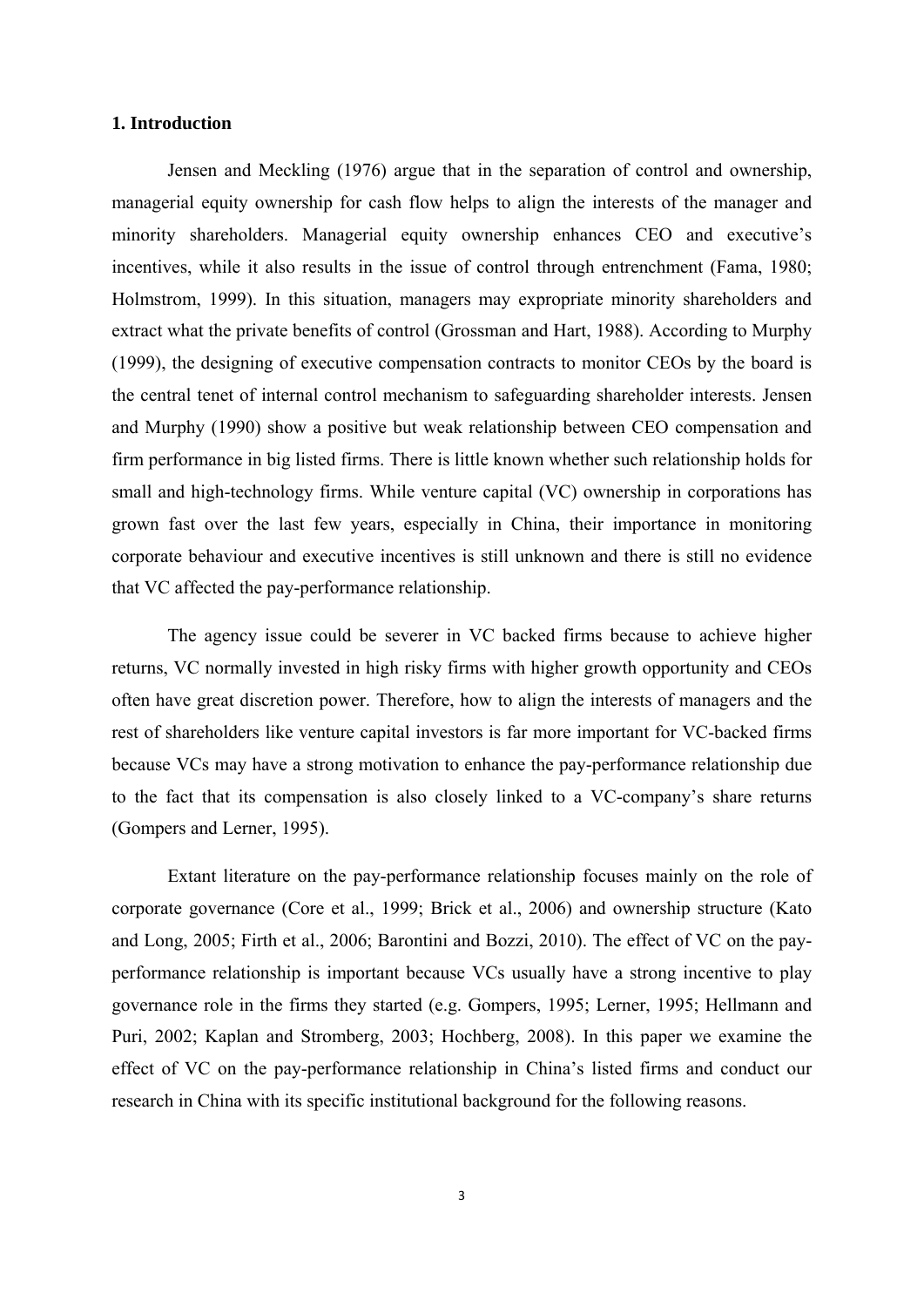First, venture capital market in China has grown tremendously in recent decades. China becomes the second largest economy in terms of venture capital related activities such as VC-backed IPOs, fund-raising and entrepreneurial financing. Second, with the establishment of the Small and Medium board (SMEs board in Shengzhen Stock Exchange) in 2004 and the implementation of "The Interim Measures for the Administration of Early-Stage Venture Capital Enterprises" by the Chinese government in 2005, VC companies have emerged and grown very quickly over the past few years. Our sample shows that 59 VCbacked firms went public in the first half of 2010, which accounts for nearly 40 percent of total IPOs in China. Third, unlike developed economies such as the United States and United Kingdom, where there is enough protection for investors and private property (Peng, 2001), the ambiguous institutional market environment in transition economies makes it difficult for VCs to select firms to invest in and effectively monitor those investments through board of directors(Bruton & Ahlstrom, 2003; Pruthi, et al., 2003). Therefore, VCs in Chinese firms may have an even strong incentive to monitor managerial behaviour by tying executive's compensation to firm performance compared to VCs in developed economies.

 This paper makes the several contributions. First, while no previous study has examined the role of VC in the pay-performance relationship, this paper attempts to fill this gap and enlarge the literature on VC and executive incentives. Second, previous studies on the pay-performance relationship of Chinese listed firms only focused on executives' cash compensation (Kato and Long, 2005; Firth et al., 2006), this current paper also examines the effect of VC on the usage of stock options in compensation package. Yermack (1995) shows that stock options are less used in regulated firms but widely used in firms with noisy accounting measurements and liquidity constraints. Anderson, Banker and Ravindran (2000)'s study of compensation in technology firms suggest that stock and option pay are widely used in US. In China, the employment of stock options is only a recent phenomenon. It is therefore important to investigate whether the presence of venture capital investors has any effect on the likelihood for a firm to adopt stock option as part of CEO compensation scheme. Third, agency theory indicates that firms with higher growth opportunity and higher capital expenditure may have greater agency costs and managerial discretions, so this study especially examines the effect of VC on pay-performance relationship in these firms. Thus this paper also contributes to the literature on agency theory. Finally, we focus on the VC and pay-performance relationship in China's specific institutional background so this paper also contributes to literature on a transition economy.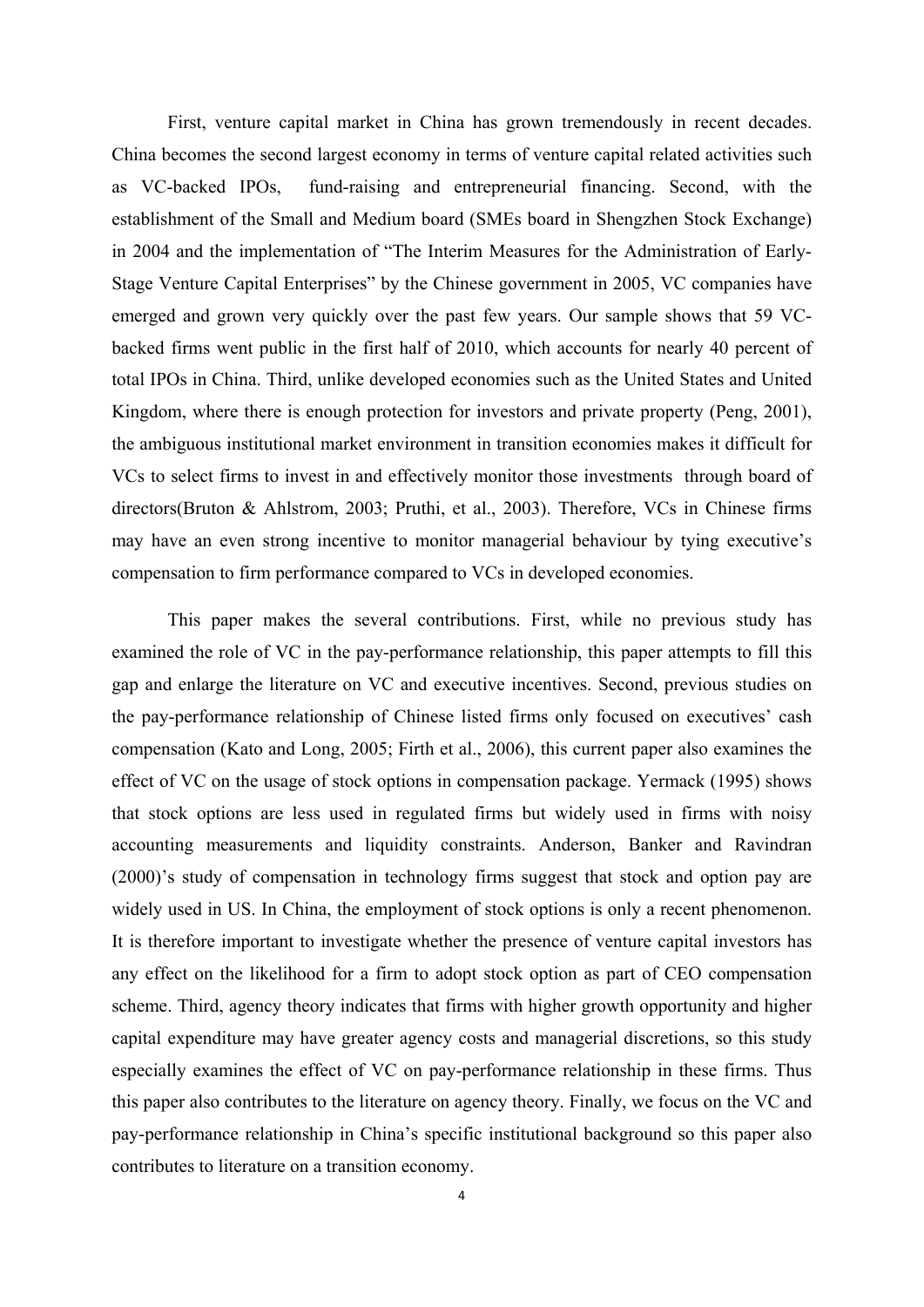Our univariate test results show that VC-backed firms have statistically significantly higher performance and CEO compensation than non-VC-backed firms. Our regression results further show that VC in China has a significant and positive effect on both CEO compensation and the pay-performance relationship. We also find that the interactive term of VC\*performance\*HIGHG (high growth opportunity) is also significantly positively related to CEO compensation. The results are similar when we use industry-adjusted performance as measures of firm performance. In addition, VC-backed firms with a high growth opportunity (high level of capital expenditure) are more likely to use stock options and a higher CEO compensation in VC-backed firms can also produce a better performance.

The remainder of this paper is organized as follows: section 2 presents literature reviews and develops several testable hypotheses. Section 3 describes how the variables are measured and what methodology was chosen. Section 4 presents our main empirical results and interpretation and section 5 summarizes the main conclusions of the research.

#### **2. Literature Review and Hypotheses**

#### *2.1 Literature Review*

#### *2.1.1 The relationship between firm performance and CEO compensation*

 The agency theory developed by Jensen and Meckling (1976) was the first to highlight the agency conflict between managers and shareholders that results from the separation of ownership and control, and also stimulate an interest in executive compensation, considered to be the easiest way to measure how managers could take advantage of lack of control by owners. Most extant literature then examines executive compensation within the agency problem framework. Under this framework, making executive compensation dependent on firm performance is seen as an important measure for reducing agency conflict and aligning the interests of managers and shareholders. A series of empirical studies in the United States have confirmed this positive pay-performance relationship, for example Jensen and Murphy (1990), and Gibbons and Murphy (1992).

 In recent years a second line of research on the pay-performance relationship linked pay-performance to corporate governance. For example, Core et al. (1999) examined the relationship between corporate governance, CEO compensation, and firm performance in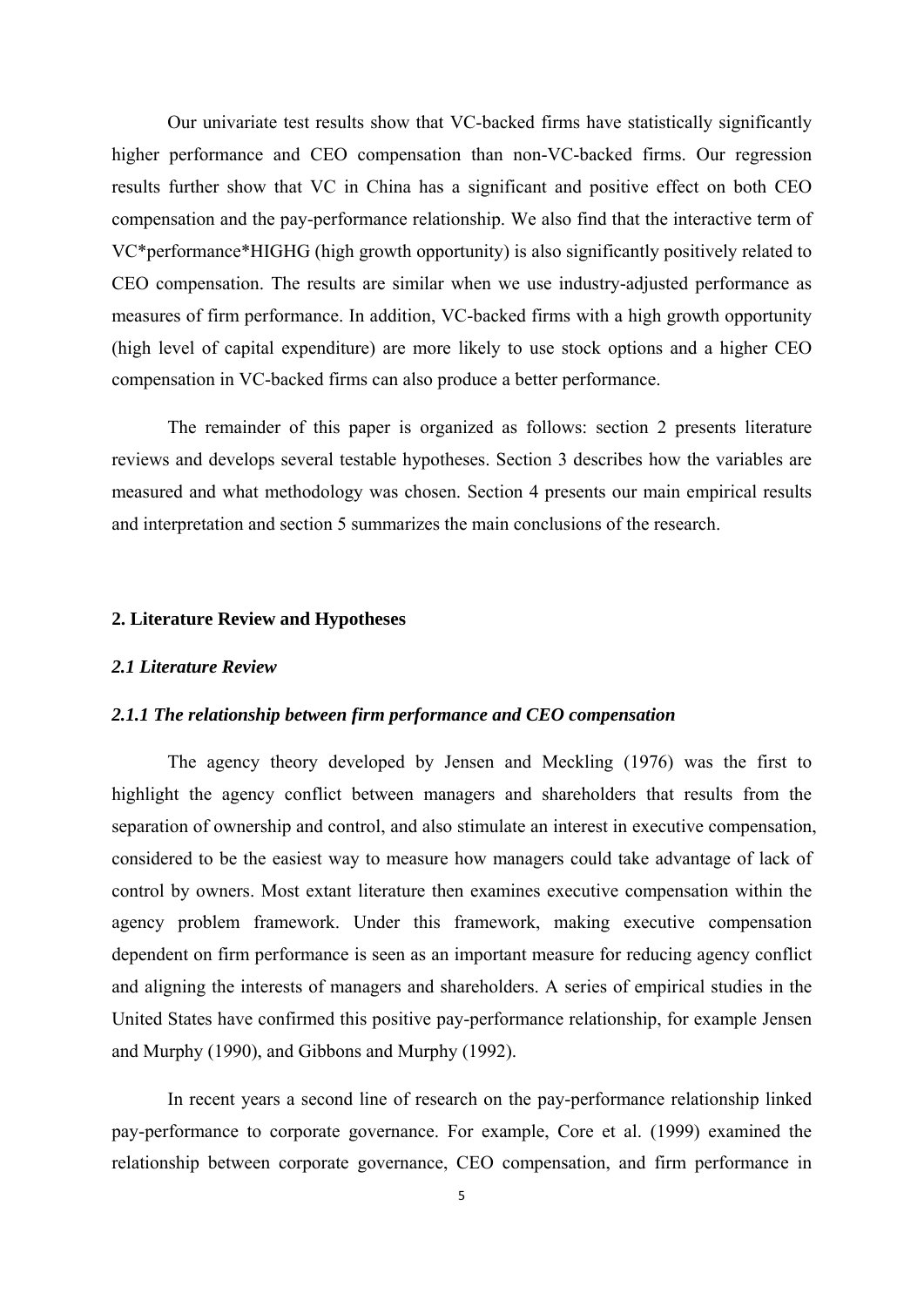United States firms and found that firms with weak corporate governance usually had greater agency problems, worse performance, and better CEO compensation. Brick et al. (2006) found that CEO compensation was positively related to director compensation and that excess compensation to both CEO and director was directly associated with firm under performance.

 Another series of studies in recent years investigated whether the pay-performance relationship was affected by the ownership structure. For example, Kato and Long (2005) found that state ownership in China weakened the pay-performance relationship, while Firth (2006) found that direct state ownership and private ownership increased either shareholder wealth or profitability, while the pay-performance relationship in firms with state agency as a major shareholder was insignificant. Studies on West European firms also found that ownership structure had some effect on executive compensation. Elston and Goldberg (2003) found that bank ownership in Germany reduced executive compensation and ownership structures can affect executive compensation practices. Barontini and Bozzi (2010) indicated that the CEO compensation in Italian family firms was higher than non-family firms, and ownership concentration had a negative impact on CEO compensation.

 To sum up, recent studies indicate that under an agency problem framework, CEO pay-performance relationship is greatly influenced by a firm's corporate governance and ownership structure, and therefore CEO pay-performance may also be affected by VC because VC is a specific type of ownership that plays an important role in corporate governance.

# *2.1.2 The role of VC in corporate governance*

 Extant literature also indicates that VCs usually have strong incentives to monitor the managerial behaviour of the firms they started because their compensation and ability to raise further funds depend on their investment returns, which are determined by the share price when they sell or distribute their stake in their portfolio firms (Hochberg, 2008). Many empirical studies also support this argument, for example Gompers (1995) used a random sample from 1961 to 1992 to show that VCs tend to monitor entrepreneurs more frequently when the agency costs were expected to be high, while Lerner (1995) used a sample of biotechnology firms in America between 1978 and 1989 to show that VCs are important monitors of managers. Hellmann and Puri (2002) stated that VCs play an important role around the time of CEO turnover while empirical research by Kaplan and Stromberg (2003)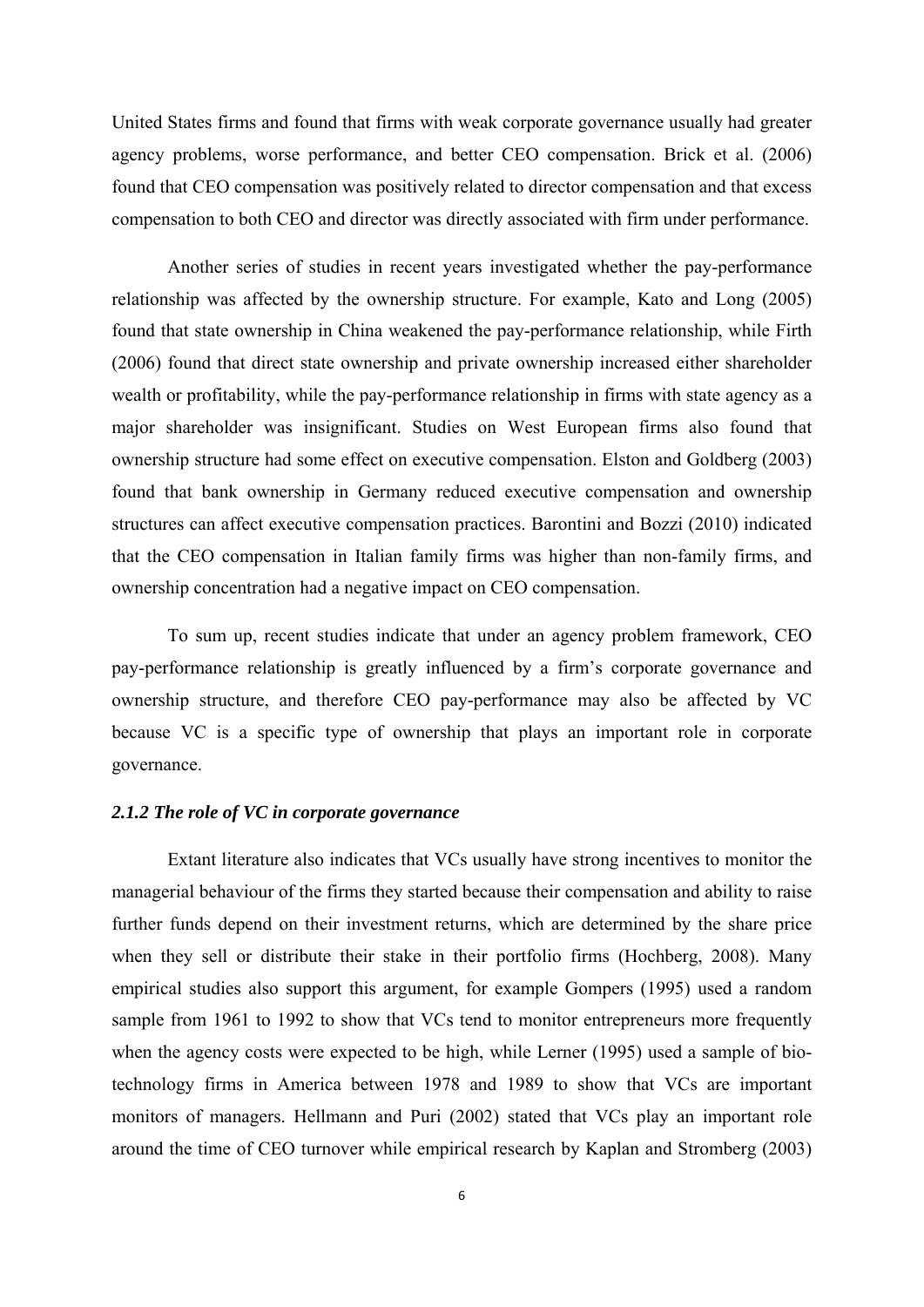on financial contracts showed that VCs were always allowed to have excess control rights at the time of investment and tried very hard to monitor and assist their portfolio companies. Hochberg (2008) empirically investigated IPO firms and stated that VC-backed firms have less earning management and more independent board structures than non-VC-backed firms.

 Overall, extant literature shows that a positive relationship between firm performance and CEO compensation helps to align the interest of managers and shareholders, although this relationship is not always positive due to the weak corporate governance or different shareholder incentives. While the literature on VC indicates that as a specific shareholder, VCs have strong incentives to monitor the managers of their portfolio firms and ensure that optimal governance systems exist. However, no previous literature has investigated the effect of VC on the pay-performance relationship.

## *2.2 Hypothesis development*

 In this section we have developed our main hypotheses that consider the effect of VC on pay-performance relationship in Chinese firms.

We first expect that VC will have a positive effect on the pay-performance relationship of Chinese firm because VCs should have more incentive to monitor their managers. Their monitoring effect in China is even more important because corporate governance and protection for investors is still quite weak. For instance, there are no laws and regulations for protection of external investors and even the existing laws of administering the operation of corporate or securities marketscannot be implemented (Kaoto and Long, 2005). Under this institutional environment, VCs have to monitor managers more frequently to mitigate the expected higher agency costs (Gompers, 1995). Therefore we have constructed the following hypothesis:

### *H1: VC will have a positive effect on the pay-performance relationship*

 Second, we expect that the positive effect of VC on pay-performance relationship will be stronger in firms with opportunities for growth and intensive R&D, because they usually had more agency problems and managerial discretions than firms with low growth opportunities and less R&D, and were thus more likely to require closer monitoring (Gomper, 1995). On the other hand, VC-company's high powered compensation schemes examined by Gompers and Lerner (1995) give VC more incentive to closely monitor firms with greater agency problems because their individual compensation was linked to the VC-company's share returns. We therefore have the following two hypotheses: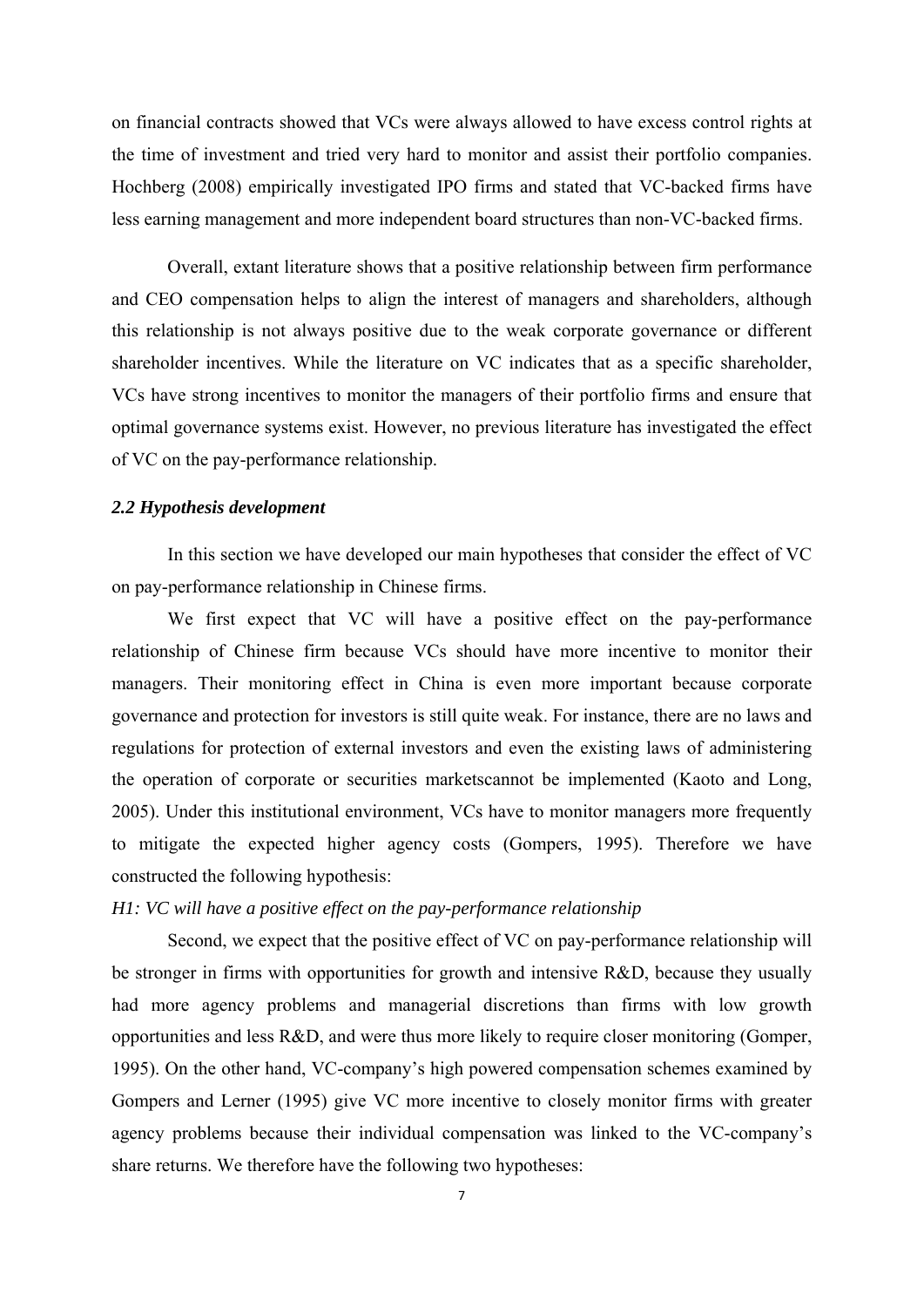*H2: the positive effect of VC on pay-performance relationship is stronger in firms with high growth opportunities* 

*H3: the positive effect of VC on pay-performance relationship is stronger in firms with high R&D intensities* 

#### **3. Data and methodology**

## *3.1 Data Collection*

 As stated in the sections above, VCs in China began to emerge in 2004 and grew rapidly in the capital market after the Small and Medium board (SMEs board) was established, and again in 2005 when the government introduced 'The Interim Measures for the Administration of Early-Stage Venture Capital Enterprises'. In this paper we collected data from those Chinese firms listed on SMEs board between 2004 and 2009. While only a few firms listed on the main board were involved by VCs who just prefer early stage firms (Gompers, 1995) becasuethat the majority firms listed on main board are usually large and mature. Although there were some additional VC-backed firms who has listed on the Growth Enterprises Market (GEM) board since 2009, theses firms are not included because they have only one year observation. Therefore, to compare the results of VC-backed and non-VCbacked firms our data only covers firms listed in China's SME board, because these firms usually have similar characteristics, such as size, growth opportunity, and stage of growth.

 All the pay, performance data, and other financial and corporate governance information used in this study were collected from a series of datasets developed by the SinoFin Information Services of the China Centre for Economic Research (CCER) at Beijing University, i.e. the Chinese Listed Firm Annual Report Database (2004-2009) and the Chinese Listed Firm Corporate Governance Database (2004-2009). The stock option data were collected from the China Listed Firm's Corporate Governance Database (2004-2009) of China Stock Market & Accounting Research (CSMAR) database, and the VC data was calculated by hand by compiling information about the firm's top ten shareholders from the Chinese Listed Firm Corporate Governance Database (2004-2009). As indicated by previous studies, both the CCER and CSMAR are the most important database on the Chinese capital market (Kato and Long, 2005; Firth et al., 2006, 2007).

Like previous studies, we excluded firms with the following characteristics: 1) Financial firms, 2) "ST" firms, 3) firms whose relevant data were either incomplete or could not be acquired. Finally, our sample consists of 1057 firm-year observations of 357 firms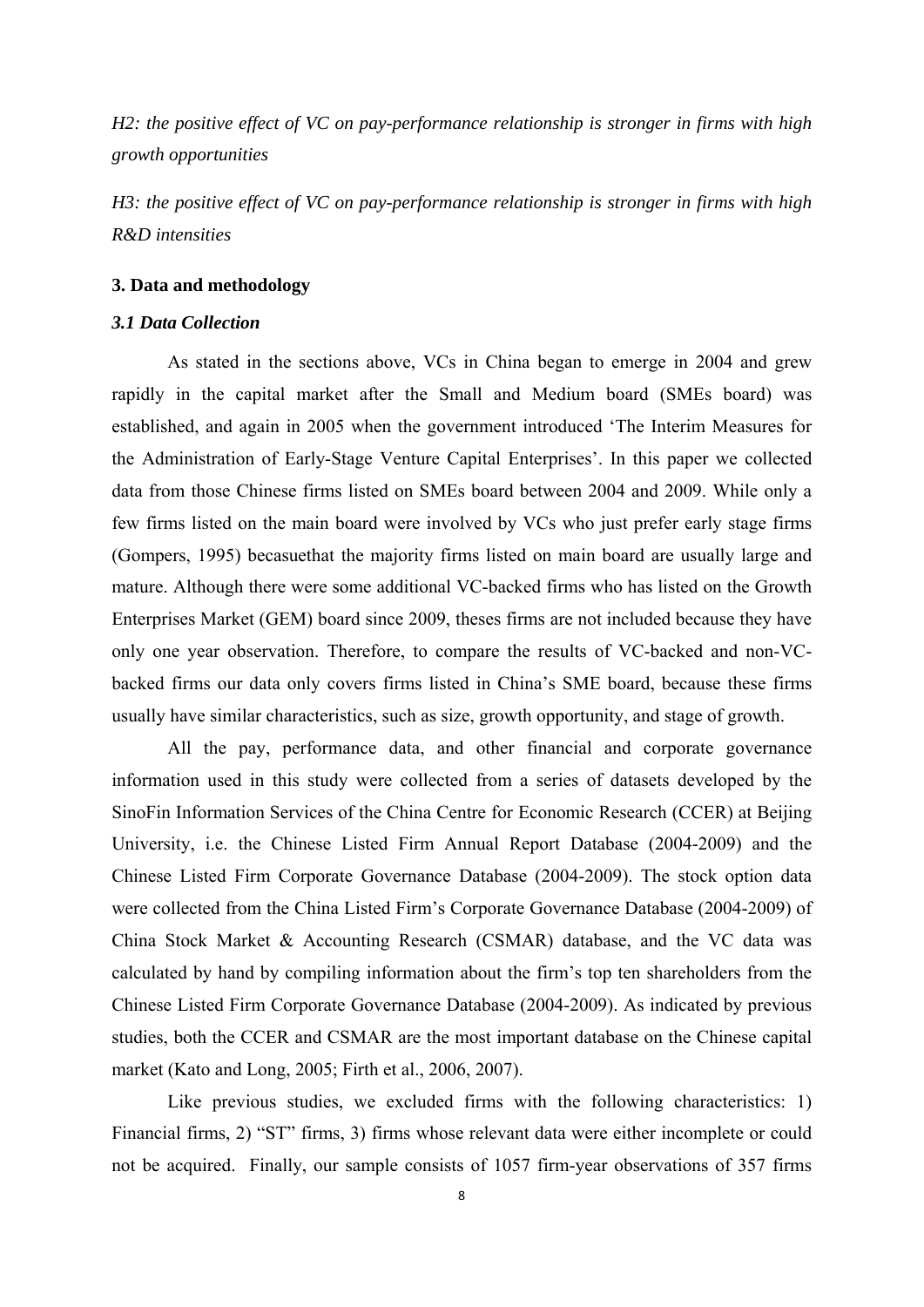during 2004 to 2009. Previous studies usually used lagged values of performance when studying the CEO pay-performance relationship because CEO pays respond to a firm's previous performance (e.g. Merhebi et al., 2006; Firth et al., 2007). In order to follow these studies we conducted our regression from the second year after the firm's IPO-year so our final data is from 2005 to 2009, which consists of 700 firm-year observation of 272 firms which went public from 2004 to 2008.

### *3.2 Measuring Variables*

### *3.2.1CEO compensation (PAY)*

 Since 1998 listed firms in China have been reequired to disclose their managerial compensation in annual report, including the salary and bonus aggregation of the top three executives. We used this information to measure CEO compensation in Chinese firms. We used the variable 'PAY' which equals the log of the total compensation of the top three executives as a proxy for CEO compensation. Stock options are another type of compensation for CEO which have been used by some firms for last few years, we also used a dummy variable 'Option' which equals 1 if a firm's CEO was granted stock options.

#### *3.2.2 Firm performance*

 Following Hermalin and Wallace (2001), Kato and Kubo (2006), Firth et al. (2006) and Cheng (2008), we also use return on assets (ROA) and return on sales (ROS) to measure accounting based firm performance. We also calculate industry adjusted ROA (ROS), which are the difference between a firms actual ROA (ROS) and the median ROA (ROS) in the same industry in the same year, and use them to boost to our main results. Finally, we use Tobin's Q, measured as the ratio of market value to firm replacement value as proxy for their market performance.

#### *3.2.3 Measures of VC*

 Variables that measure VC ownership were also used as another type of main independent variable in the regression. Following Hochberg (2008), we created a dummy variable 'VC', which equal 1 if a firm is VC-backed and zero otherwise. We also used the 'VC ownership (VCO) variable to capture the total amount of VC shares in a VC-backed firm. *3.2.4Control variables* 

*Firm size (SIZE)*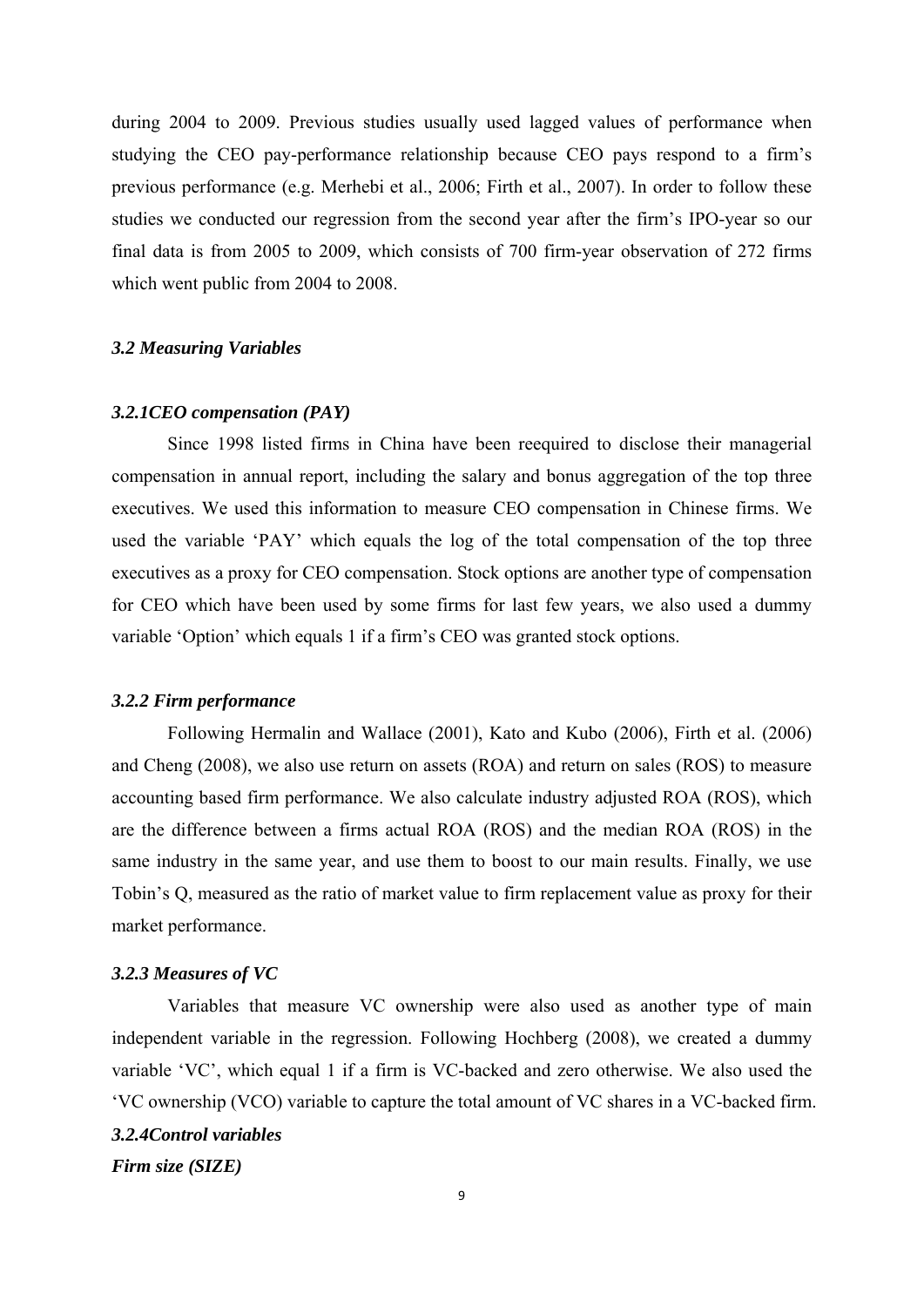Most previous studies found a strong positive relationship between firm size and CEO compensation (Rosen, 1992; Core et al., 1999; Brunello et al., 2001; Elston and Goldberg, 2003; Firth et al., 2006). Those studies concluded that CEOs are paid more when a company is more successful and when a company is larger. As with previous studies, we used firm size (SIZE), a log of its total assets to measure its size.

# *Board size (BOARDSIZE)*

 Corporate governance theory argues that board of directors generally exists to advise and monitor top management, establish executive compensation, and protect the interests of shareholders (Jensen and Murphy, 1990; Hallock, 1997; Barnhart and Rosenstein, 1998; Core et al., 2001). However, previous studies also indicate that their effectiveness is also influenced by its size. For example, Yermack (1996) showed that small boards are more effective than large boards because large boards have less influence over CEOs and complicates decision making (Jensen, 1993). We also used board size (BOARDSIZE) as a control variable.

# *Board composition (BOARDCOMP)*

 The effectiveness of a board of directors is also influenced by the proportion of independent directors; more independent directors can protect the interest of shareholders and monitor managerial behaviors much more effectively (Cheng, 2008). Therefore, we used board composition (BOARDCOMP) as another control variable to measure the independence of a board of directors.

### *Leverage (LEV)*

 Leverage is always regarded as an important external power to monitor managers (Jensen, 1986; Williamson, 1988). Previous literature also shows that leverage influences CEO compensation and firm performance. We also used leverage, which is the book value of total debts to total assets as a control variable.

## *CEO duality (DUALITY)*

 Previous literature also shows that the ability of a board to monitor management was weak when the CEO was the chairman, and the agency cost between managers and shareholders increased (Jensen, 1993; Core et al., 1999). Therefore, empirical studies of CEO compensation usually indicate a positive relationship between CEO compensation and the duality between CEO and chairman (Cyert et al., 2002; Baronyini and Bozzi, 2010). In order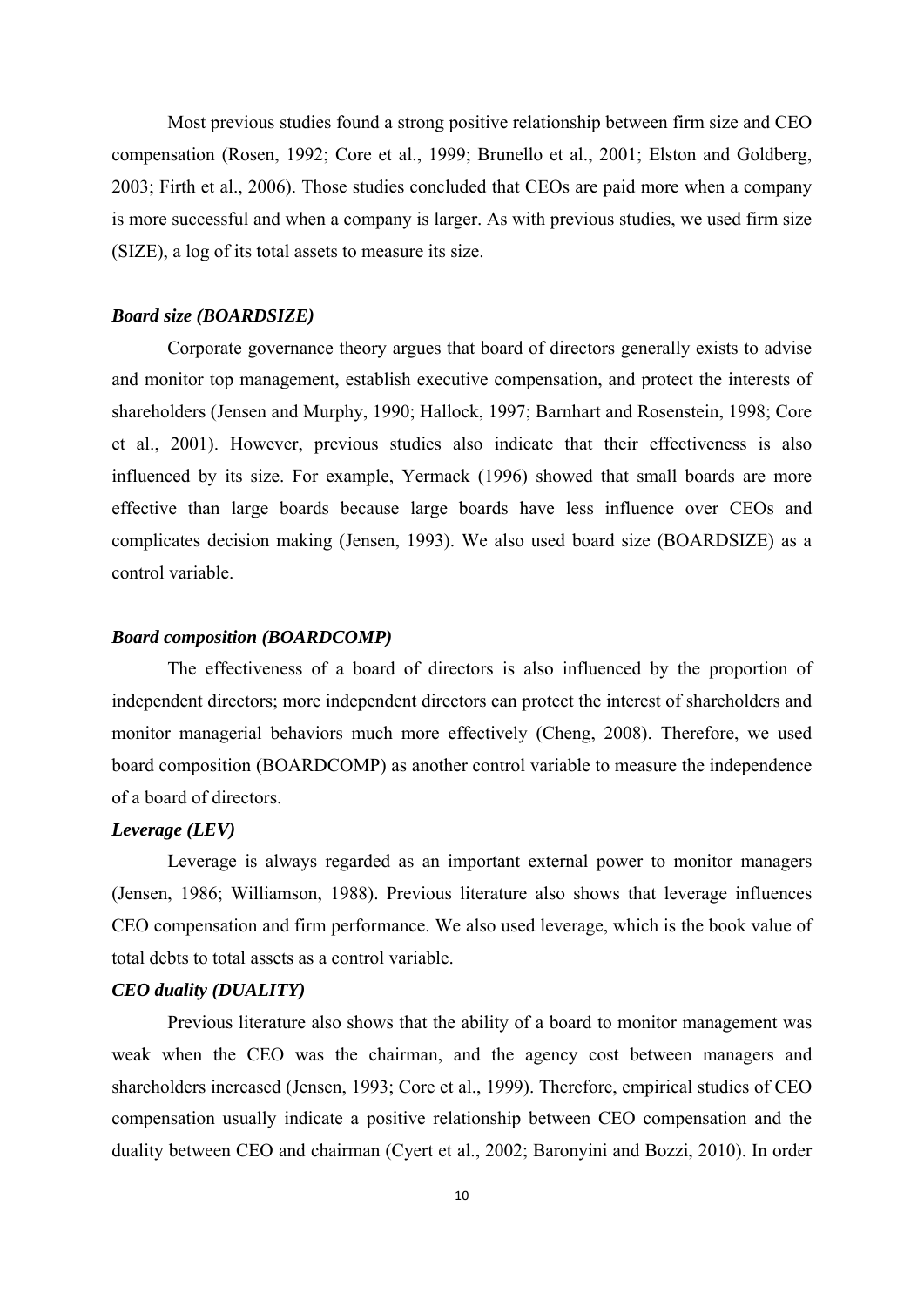to address this duality on CEO compensation, we also used CEO-chairman duality (DUALITY) as a control variable.

## *CEO age (CEOAGE)*

 Age is also regarded as an important individual characteristic for managers because older managers usually have more industrial experience, which is very valuable to a firm. Previous literature shows that age also has a significantly positive relationship with CEO compensation (Brunello et al., 2001). Thus we define the variable CEO age (CEOAGE) as a measure of CEO experience.

### *Foreign ownership (FOREIGN)*

 Previous study on the CEO pay-performance relationship in China also shows that firms with foreign investors have stronger pay–performance sensitivities, which indicates that foreign investors have more incentive to monitor managers and encourage firms to pay managers according to their performance (Firth et al., 2006). Therefore, in order to measure the effect of foreign ownership, we created a dummy variable foreign ownership (FOREIGN), which equals 1 if a firm has one or more foreign shareholders, or 0 otherwise.

# *CEO ownership (CEOSHARE)*

 CEO ownership is also regarded as an important determinant of compensation in recent literature. For example, Core et al. (1999) indicated that CEO compensation decreased when CEO ownership increased. Therefore, we also included CEO ownership (CEOSHARE) in our regression.

# *Type of controlling shareholder (STATE)*

 Many previous studies showed that the CEO pay-performance relationship was affected by the type of controlling shareholder (Kato and Long, 2005; Firth et al., 2006; Barontini and Bozzi, 2010). In China there are two important types, state ownership and private ownership, so we defined a dummy variable (STATE) to measure the type of controlling shareholder where the variable equals 1 if a firm is ultimately controlled by the Central or local governments, or 0 otherwise.

# *High growth (HIGHG)*

 As discussed in previous sections, we expected that any positive effect of VC on payperformance relationship may also be affected by a firm's growth opportunities. Therefore, we defined the variable 'High growth (HIGHG)' to measure the characteristic growth opportunities. The variable HIGHG was defined as a dummy variable which equals 1 if the sales growth was higher than the sample median.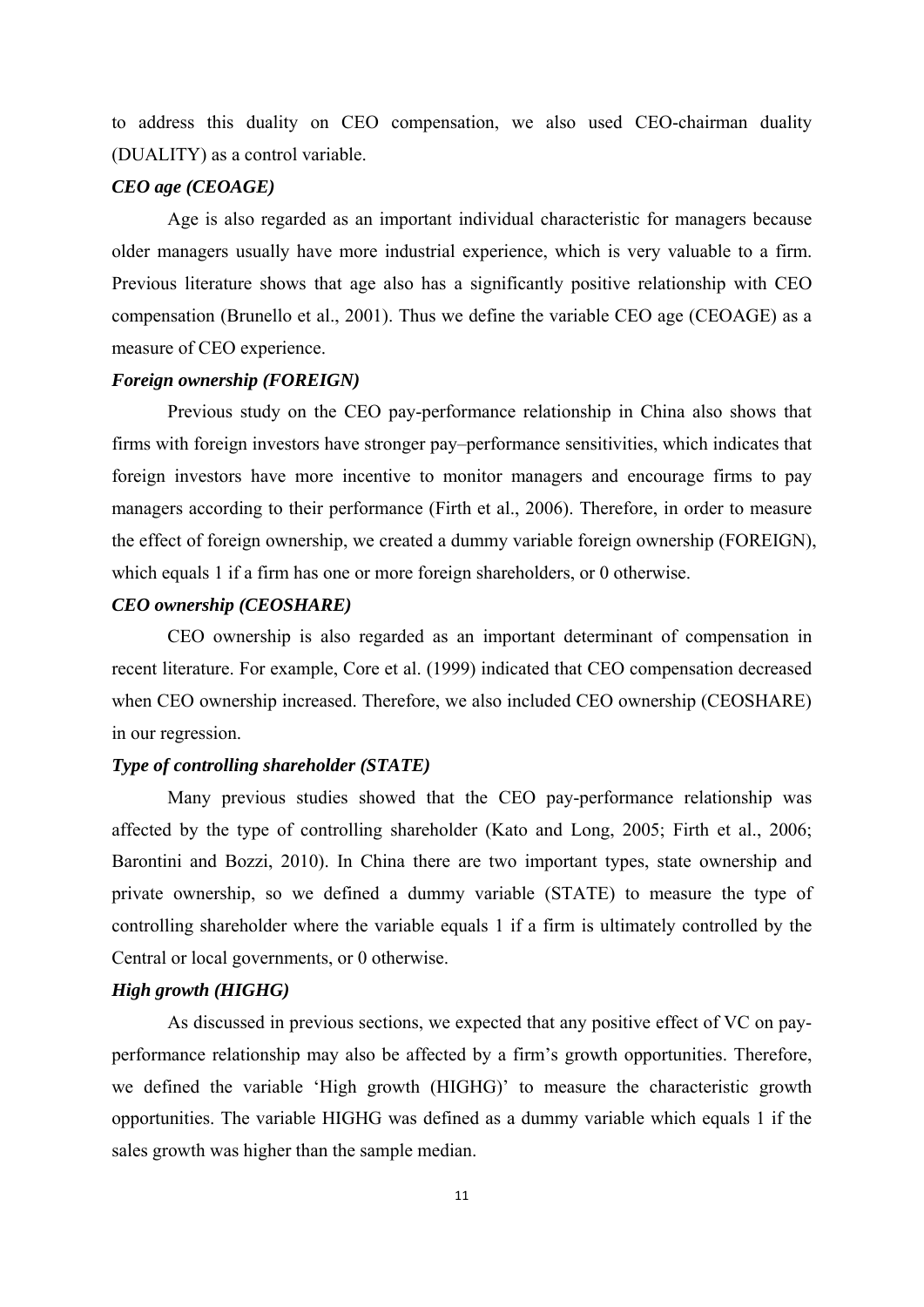#### *High capital expenditure (HIGHCAPEX)*

We also expected that a positive effect of VC on the pay-performance relationship would be stronger in firms with intensive R&D. Since the information on firm's R&D expenditure was not fully disclosed, we used capital expenditure as a proxy for R&D instead. We defined the variable HIGHCAPEX as a dummy variable equal to 1 if capital expenditure to sales was higher than the sample median.

# *Other control variables*

 As with other papers, we also included year dummy and industry dummy in our equation to control the effect of time and industries. Since there are only several limited number of firms exist in some industries based on Chinese reported industry classification, following Firth et al. (2006) we classified our sample into five groups, industrial, commercial, public utility, property, and conglomerate (all other industries). A detailed definition of all variables used in this paper can be seen in Table 1.

# *<Table 1 here>*

#### *3.3 Estimation Models*

The main models used for estimation in this paper are as follows:

 $\text{PAY}_{\text{it}} = \alpha_{0} + \alpha_{1} \text{PERFORMANCE}_{\text{it-1}} + \alpha_{2} \text{VC}_{\text{it}} * \text{PERFORMANCE}_{\text{it-1}} + \alpha_{3} \text{SIZE}_{\text{it}}$  $+ \alpha_4$ BOARDSIZE<sub>it</sub> + $\alpha_5$ BOARDCOMP<sub>it</sub> + $\alpha_6$ LEV<sub>it</sub> + $\alpha_7$ DUALITY<sub>it</sub> + $\alpha_8$ AGE<sub>it</sub>  $+\alpha_9$ FROEIGN<sub>it</sub>  $+\alpha_{10}$ STATE<sub>it</sub>  $+\alpha_{11}$ CEOSHARE<sub>it</sub> +Year and Industries+ $\varepsilon$ (1)

We used Equation (1) to test the direct effect of VC on the pay-performance relationship. In Equation (1), i and t represents the firm and year, and  $\epsilon$  is the error term related to unobservable features that explain cross sectional variations in CEO pay. PAY is the level of managerial compensation measured by a log of the total top three levels of executive compensation. PERFORMANCE is firm performance, as discussed above, where we proxied firm performance using return on assets (ROA), return on sales (ROS), and Tobin's Q (Q), and then regressed them in separate equations. SIZE is the log of the total firm assets, BOARDSIZE is the log of the total number of directors, BOARDCOMP is the proportion of independent directors, LEV is the ratio of total debts to total assets, DUALITY is a dummy variable that equals 1 if a CEO is also chairman of the board, and 0 otherwise, AGE is the average age of the executives, FOREIGN a dummy variable that equals 1 if a firm has one or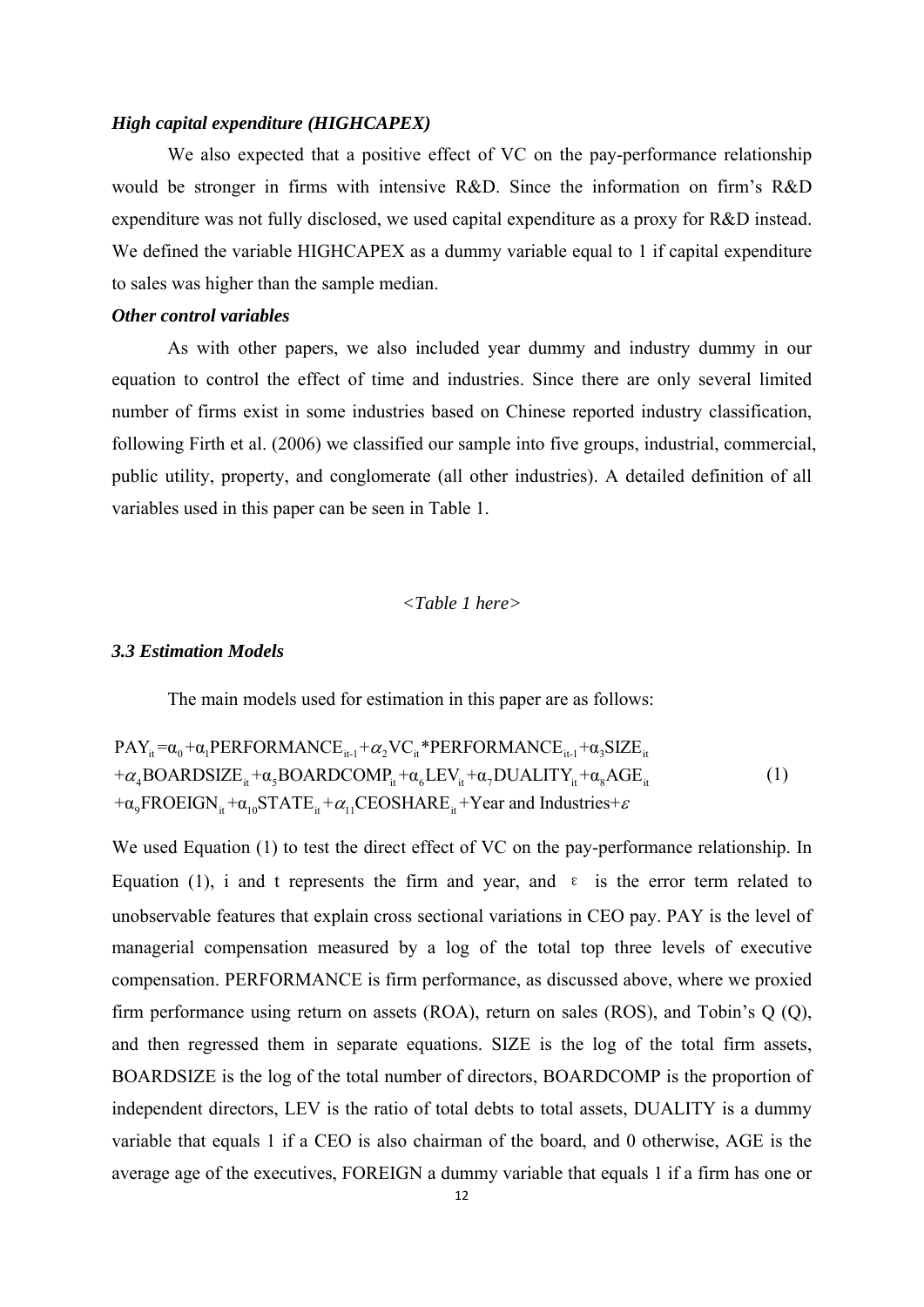more foreign shareholders, STATE is a dummy variable that equals 1 if a firm is ultimately controlled by state or local governments, CEOSHARE is the proportion of shares held by a CEO. We also included dummy variables to control for industry and year effects. Our baseline equation is Equation (1) without the interactive term of VC and performance.

 The aim of Equation (2) was to test the effect of VC on the pay-performance relationship in firms with higher agency costs (higher growth opportunities and higher levels of capital expenditure). In Equation (2), HIGHG (HIGHCAPEX) is a dummy variable that equals 1 if the sales growth (capital expenditure to sales) was higher than the median and 0 otherwise, other variables have the same meaning as equation (1).

 $PAY_{it} = \alpha_0 + \alpha_1 PERFORMANCE_{it-1} + \alpha_2 VC_{it} * HIGHG(HIGHCAPEX)_{it} * PERFORMANCE_{it-1}$  $+\alpha_3 \text{SIZE}_{it} + \alpha_4 \text{BOARDSIZE}_{it} + \alpha_5 \text{BOARDCOMP}_{it} + \alpha_6 \text{LEV}_{it} + \alpha_7 \text{DUALITY}_{it} + \alpha_8 \text{AGE}_{it} + \alpha_9 \text{FROEIGN}_{it}$  (2)  $+\alpha_{10}$ STATE<sub>it</sub>  $+\alpha_{11}$ CEOSHARE<sub>it</sub> +Year and Industries+ $\varepsilon$ 

 Equation (3) is a logistic estimation model where the dependent variable OPTION is a dummy variable that equals 1 if a CEO is granted stock options or 0 otherwise. The aim of Equation (3) was to test the effect of VC on stock options. In Equation (3), GROWTH is the percentage of sales growth, CAPEX is the total capital expenditure to total sales, while Q is the market value to book value of total assets. Other variables have the same meaning as equation (1).

 $\text{OPTION}_{it} = \alpha_0 + \alpha_1 \text{VC}_{it-1} + \alpha_2 \text{VC}_{it} * \text{GROWTH}_{it-1} / \text{CAPEX}_{it} / \text{Q}_{it} + \alpha_3 \text{SIZE}_{it} + \alpha_4 \text{S}$  $\alpha_4$ BOARDSIZE<sub>it</sub> + $\alpha_5$ BOARDCOMP<sub>it</sub> + $\alpha_6$ LEV<sub>it</sub> + $\alpha_7$ DUALITY<sub>it</sub> + $\alpha_8$ AGE<sub>it</sub>  $+\alpha_{9}$ FROEIGN<sub>it</sub>  $+\alpha_{10}$ STATE<sub>it</sub>  $+\alpha_{11}$ CEOSHARE<sub>it</sub> +Year and Industries +  $\varepsilon$ (3)

## *3.4 Sample Statistics*

 Table 2 presents the summary statistics for our sample. In table 2, panel A is the results of the descriptive statistics while panels B, C, and D present the uni-variate tests for VC and non-VC backed firms, VC and non-VC backed firms based on years, VC and non-VC backed firms based on industry. The results in panel A show that the average CEO compensation of the top three executives was 946,900RMB, while VC backed observations account for about 25.29 percent of the total sample. In addition, the average ROA, ROS, and Q for the sample firms are 6.05 percent, 9.65 percent, and 1.61 percent, respectively. In the same period the ROA, ROS, and Q for all of China's listed firms were 2.26 percent, -0.043 percent, and 1.16 percent (Cao et al., 2010). Obviously, firms listed in SMEs board have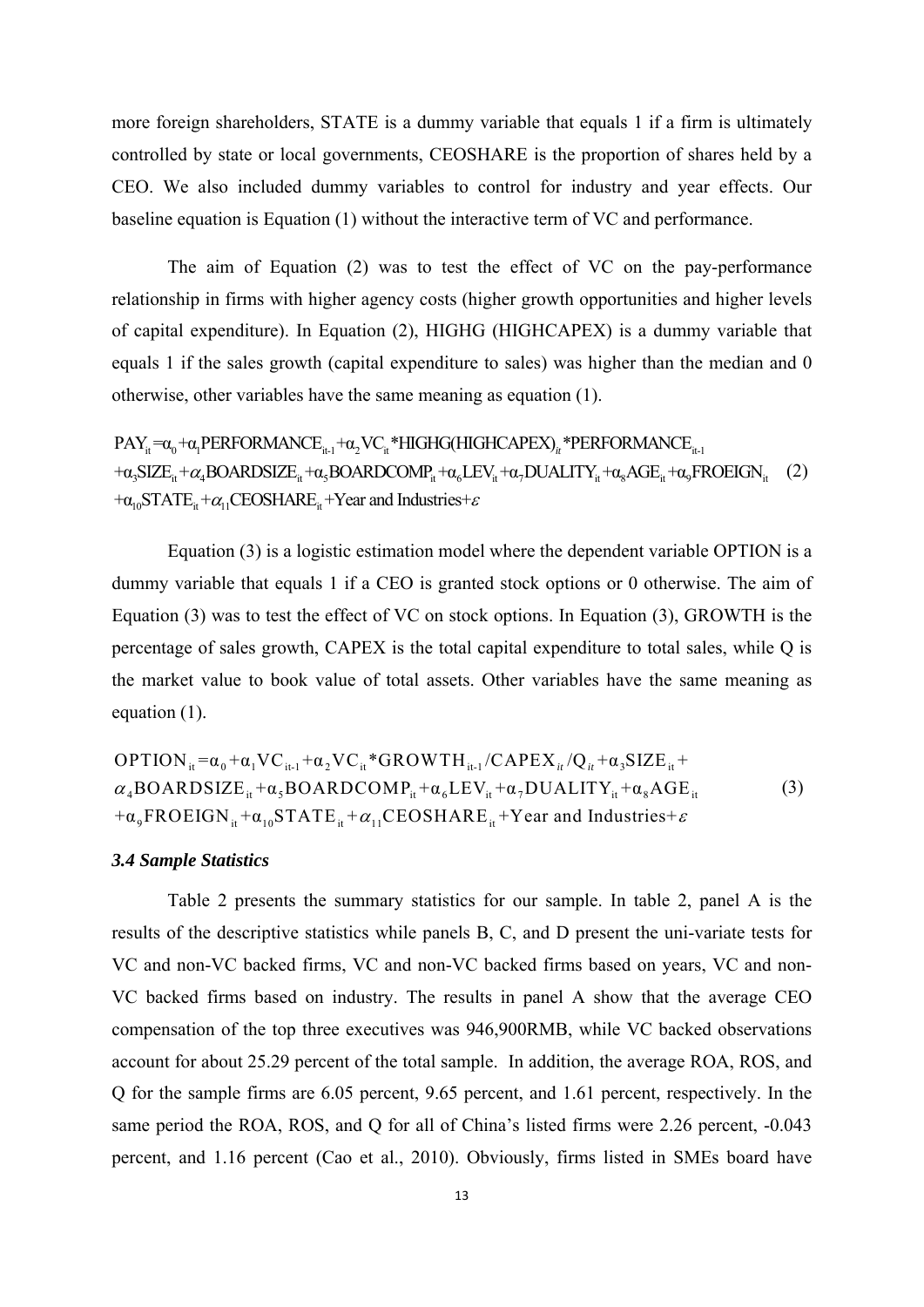higher profitability and market value (growth opportunity) than firms listed in on the main board.

 From Panel B we can see that VC-backed firms have a significantly higher CEO compensation, return on assets, return on sales, and Tobin's Q, than non-VC-backed firms. This result suggests that CEO compensation in VC-backed firms is positively associated with performance. In addition, VC-backed firms appear to have larger boards than non-VC-backed firms, perhaps because investor protection in China is still weak, so VCs usually have an incentive to have a voice in the board of directors. Finally, VC-backed firms are more likely to have foreign investors.

 The yearly univariate test results in panel C show no significant difference between CEO compensation of VC-backed and non-VC backed firms in the first three years, but CEO compensation of VC-backed firms were significantly higher than non-VC-backed firms over the last two years. The results indicate that although CEO compensation of both VC-backed firms and non-VC-backed firms increased from 2005 to 2009, CEO compensation in VCbacked firms grew faster than in non-VC-backed firms. As a result, CEO compensation in VC-backed firms was significantly higher than non-VC backed firms in recent years.

 Panel D shows that CEO compensation varies across industries. For example, for VCbacked firms, CEOs in the property industry had the highest levels of compensation (1,809,257 RMB), and those in public utilities had the lowest (584,666 RMB). The results also showed that VC-backed firms in manufacture and property had significantly higher levels of compensation than non-VC-backed firms.

<Table 2 here>

## **4. Empirical results**

### *4.1 The effect of VC and performance on CEO compensation*

 We first conducted our baseline regression to see how VC, performance, and other control variables affected CEO compensation. The results are reported below in Table 3. As shown in Table 3, VC had a statistically significantly positive relationship with CEO compensation which was consistent with our uni-variate test results. This indicates that CEO compensation in VC-backed firms was higher than non-VC-backed firms. In addition, both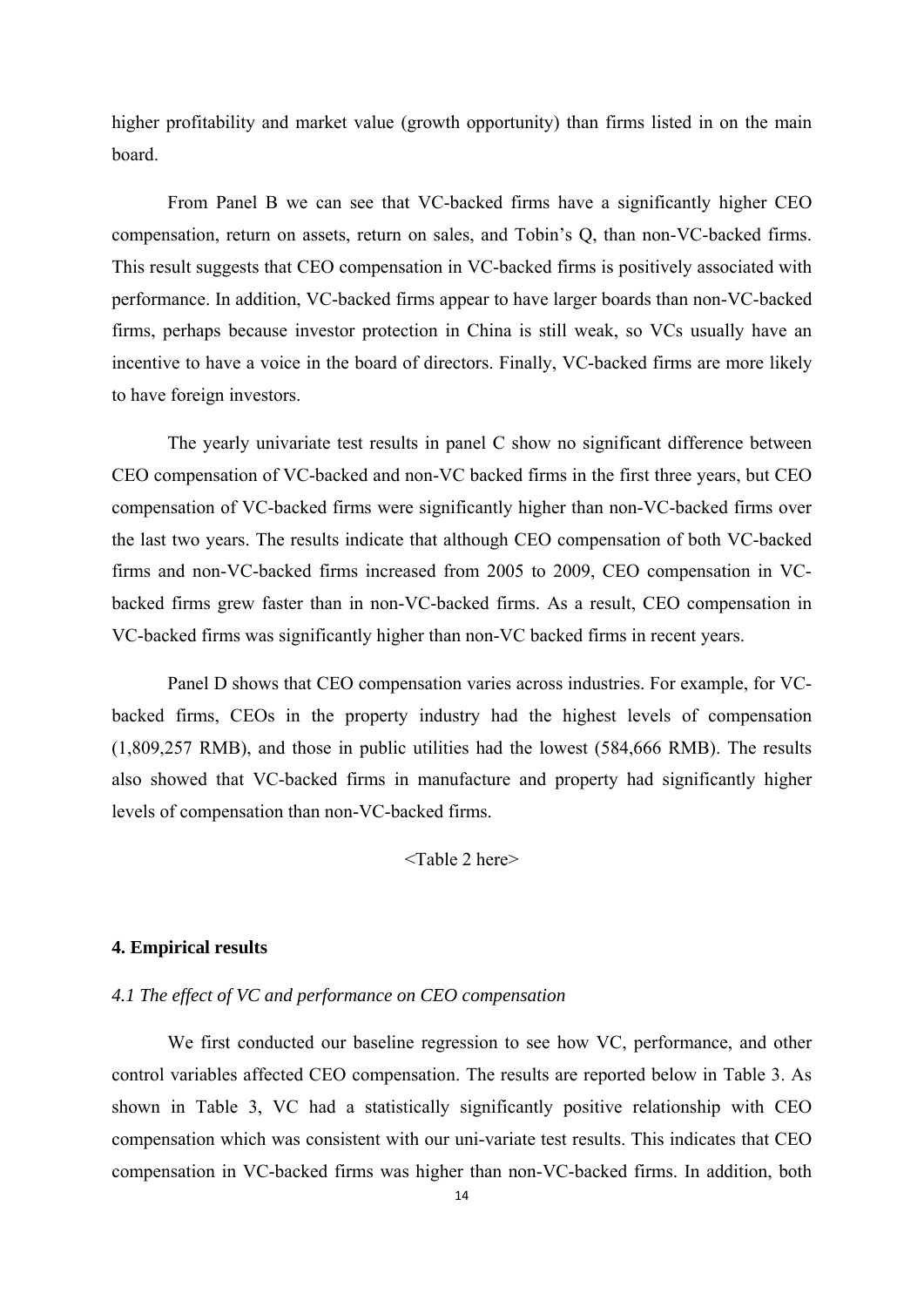the lagged ROA and Q are positively and statistically significantly associated with CEO compensation, which indicates that top executives are paid more in firms with a better accounting performance (higher ROA) or market performance (higher Q). A lagged ROS had no statistically significant relationship with CEO compensation which indicated that ROS are less important in determining CEO compensation.

 Turning to the other explanatory variables, we found that most control variables have a statistically significant relationship with CEO compensation. We showed that firm size has a positive and significant relationship with CEO compensation which indicates that larger firms paid their CEOs more than smaller ones. This result is also consistent with most previous studies (Rosen, 1992; Brunello et al., 2001; Girma et al., 2007). Leverage is statistically negatively associated with CEO compensation which indicates that firms with higher leverage paid their CEOs less, which is consistent with Basu et al.'s (2007), who also found that leverage has a statistically negative effect on CEO compensation.

We also found that CEO duality had a positively and significantly positive relationship with CEO compensation which was consistent with (Core et al., 1999; Cyert et al., 2002; Baronyini and Bozzi, 2010). The result indicates that CEO compensation is high when a CEO is also the chairman of the board. Consistent with Brunello et al. (2001), our result shows that age was significantly positively related to CEO compensation, probably because older CEOs have more experience than younger ones. Unlike Core et al. (1999) who found a negative relationship between CEO compensation and CEO ownership we found that CEO ownership had a positive effect on their compensation.

 Other results showed that either the size of a board or its composition had no significant effect on CEO compensation, which indicates that board of directors in China cannot effectively monitor their managers. We also found that the ownership structure (both foreign and state ownership) had no significant relationship with CEO compensation. This result differs from most previous studies such as Kato and Long (2005), Firth et al. (2006), and Barontini and Bozzi (2010), which may stem from the fact that our sample was only from the SMEs board rather than main board in the Chinese capital market. And only a small proportion of firms listed in SMEs board have foreign or state ownership.

<Table 3 here>

*4.2The effect of VC on pay-performance relationship*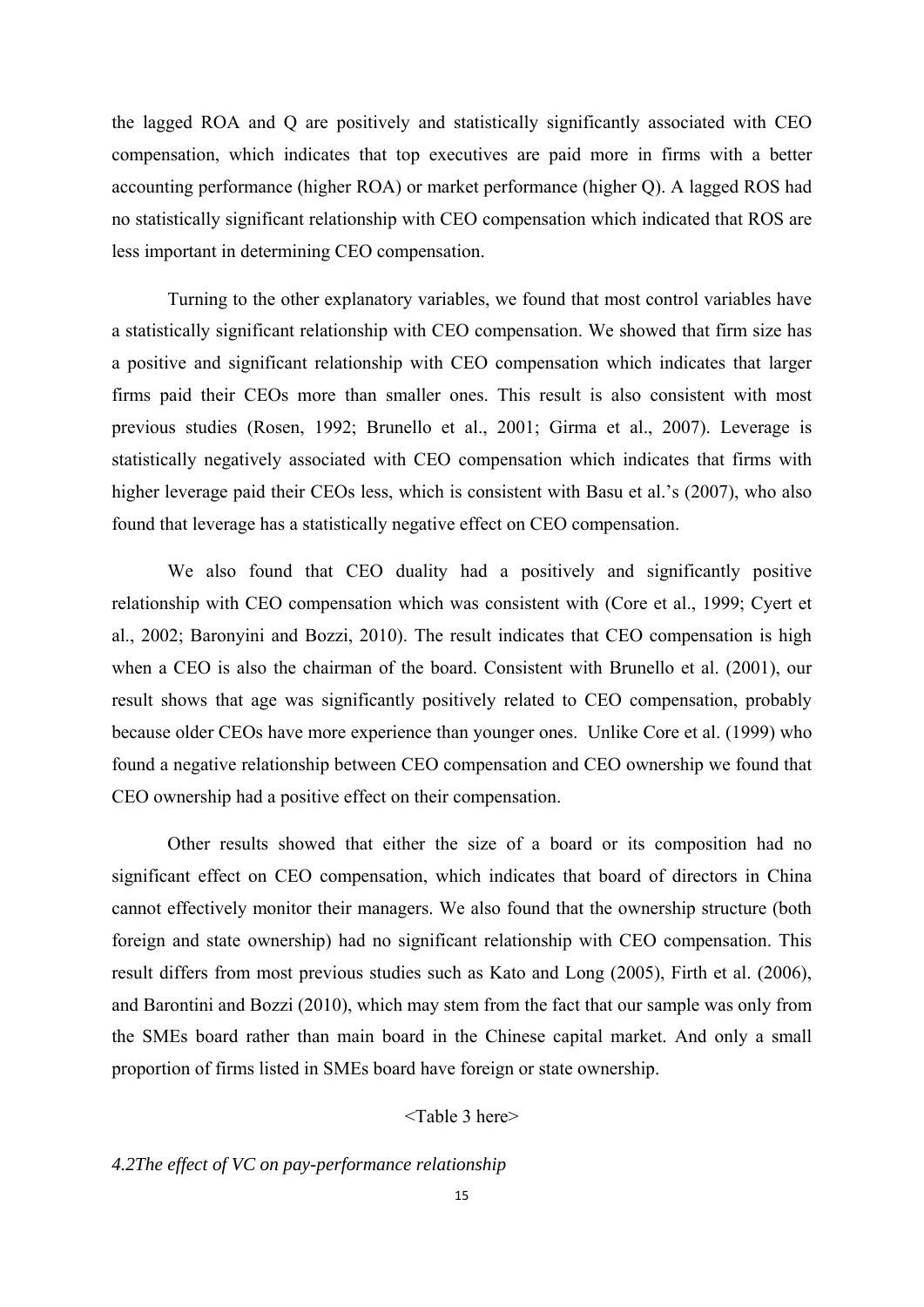To examine the effect of VC on the pay-performance relationship we estimated a regression using all of Equation (1), which mainly focuses on the interactive terms of VC and performance on CEO compensation. The results are reported in Table 4.

 Table 4 shows that the interactive term of VC and lagged ROA, ROS, and Q are all positively and significantly associated with CEO compensation which shows that VC had a positive effect on the pay-performance relationship, which was consistent with our hypothesis H1. For example, the results in the first column of Table 4 indicate that the pay-performance (ROA) sensitivity for VC-backed firms was 4.45 (the sum of 2.67 and 1.77), while the payperformance (ROA) sensitivity for non-VC-backed firms was just 1.77. Thus, VC increased the pay-performance sensitivity.

In addition, the coefficient for  $Q_{t-1}$  was insignificant (p-value is 0.3494), but the interactive term of ROA\*  $Q_{t-1}$  was significantly positive which shows that Tobin's Q had no significant effect on CEO compensation in non-VC-backed firms but had a significantly positive effect on VC-backed firms. Obviously, VCs have more incentive to pay compensation according to market performance because VC compensation is closely linked to a VC backed company's share returns (Gompers and Lerner, 1995).

## <Table 4>

# *4.3 The effect of VC on pay-performance relationship in firms with high managerial discretion*

 Table 5 presents the regression results using Equation (2) to examine the effect of VC on pay-performance relationship in firms with higher managerial discretions. As shown in Table 4, the interactive term of VC\*HIGHG\*ROA/ROS/Q were consistently positive and significant which shows that VC had a statistically positive effect on the pay-performance relationship in high growth firms. This result is consistent with Gompers (1995) who argued that the monitoring role of VCs was more important in high growth firms.

# *<Table 5 here>*

In addition, the regression results of Equation (3) are reported in Table 6. Similarly, the interactive term of VC\*HIGHCAPEX\* ROA/ROS/Q was also consistently positive and significant, which indicates that VC have a statistically positive effect on pay-performance relationship of firms with high levels of capital expenditure.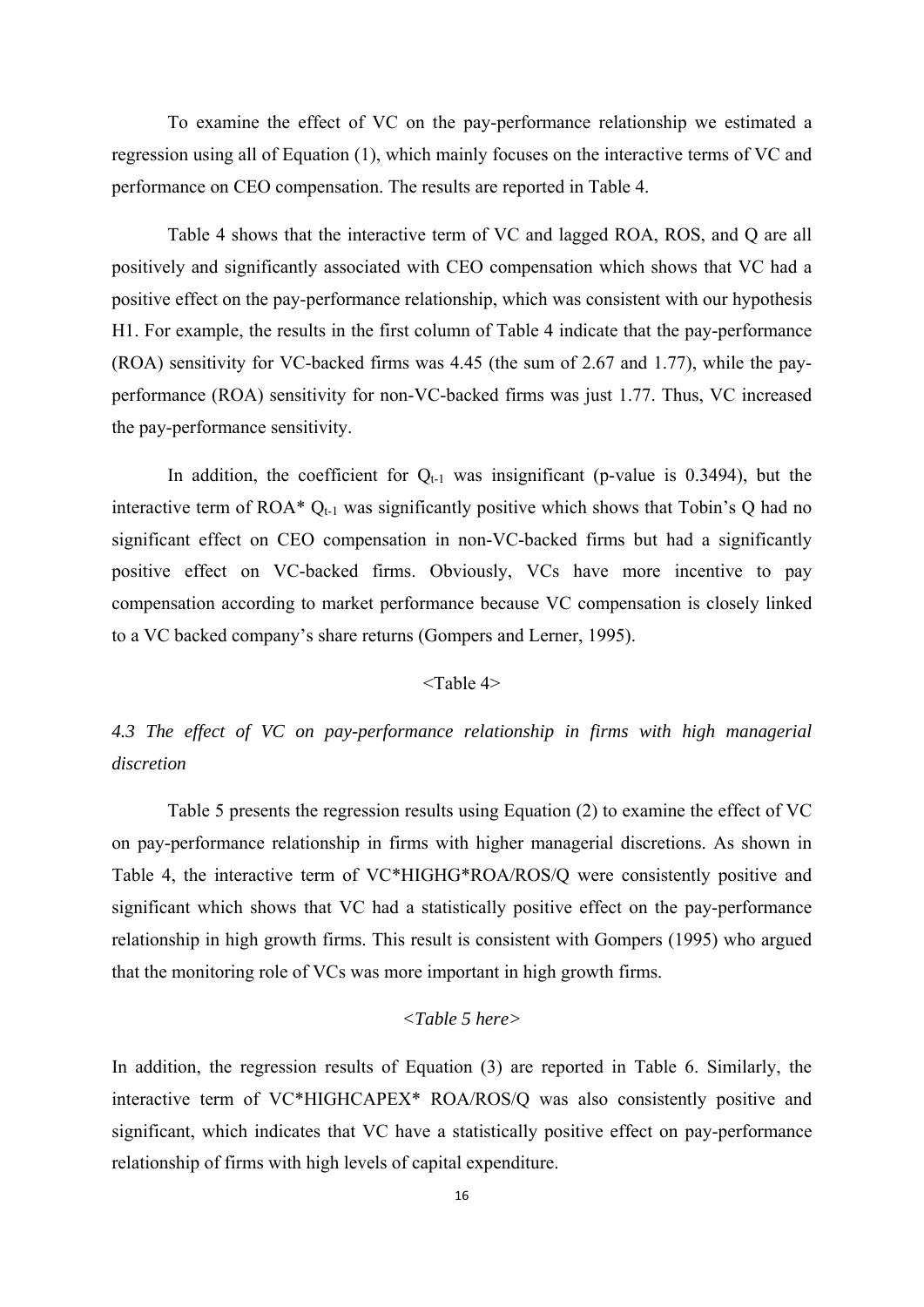These results are consistent with our hypothesis H2 and H3 which means they are also supported by our regression results.

# *<Table 6 here>*

# *4.4 Robust test*

 In order to provide some supplementary evidence for our results, we also conducted the following regressions as robust tests. We first regressed equation (1) by using industry adjusted performance as measures of performance, and then we estimates Equation (4) to see the effect of VC on stock options, which are regarded as another type of CEO compensation.

## *4.4.1 The effect of VC and industry-adjusted performance on CEO compensation*

 Table 7 presents the results of Equation (1) which show that both VC\*ROAAD and VC\*ROSAD have a statistically significantly positive relationship with CEO compensation. This is similar to the results in Table 4.

#### <Table 7>

#### *4.4.2 The effect of VC on stock options*

 As previously discussed, the monitoring role of VC is more important in firms with high growth opportunities and high levels of capital expenditure to sales. If this role in these firms is important, it is reasonable to expect that VCs in these firms should lead to use more stock options as executive incentives, so we used GROWTH and CAPEX in this section rather than performance as an independent variable, and the stock options dummy as a dependent variable, to conduct a new regression using Equation (4). We also used Tobin's Q as another measure of growth to see the interactive effect of VC and growth (capital expenditure) on stock options. The results are reported in Table 8.

 The results in Table 8 show that the coefficients of the interactive term of VC\*GROWTH, VC\*CAPEX, and VC\*Q are consistently positive and the last two interactive terms are statistically significant. This indicates that VC-backed firms with high capital expenditure and Tobin's Q are more likely to use stock options. This was also consistent with our expectations.

# <Table 8>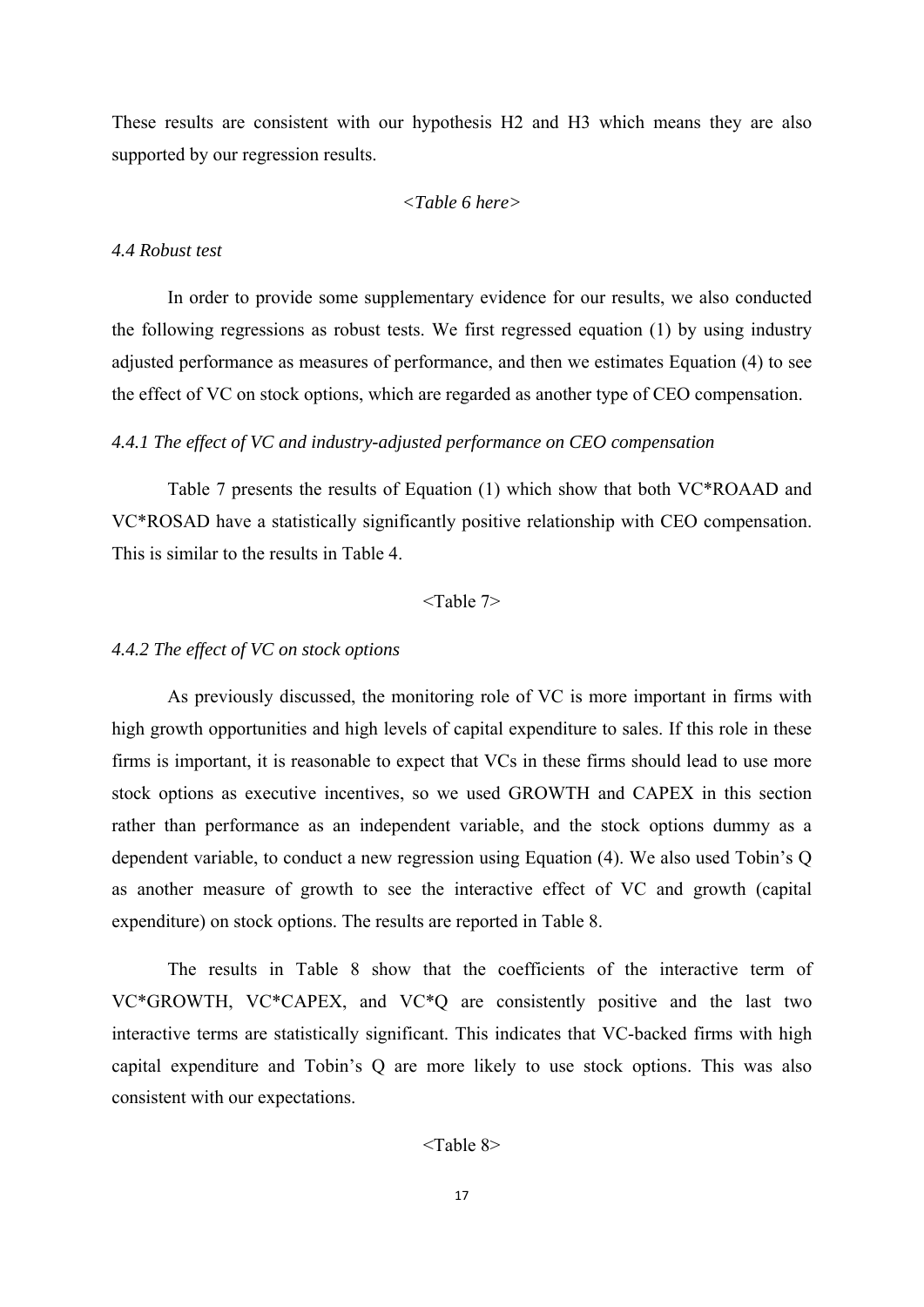#### *4.5The effect of VC ownership on pay-performance relationship*

 We have proved that VCs in China have a positive effect on the pay-performance relationship but we still do not know whether VC ownership has a positive effect on this relationship in VC-backed firms. To determine this, we designed the following model to see the effect of VC ownership on pay-performance within a VC-backed sample. The results are reported in Table 9.

$$
PAY_{it} = \alpha_0 + \alpha_1 PERTORMANCE_{it-1} + \alpha_2 VCO_{it} * PERFORMANCE_{it-1} + \alpha_3 SIZE_{it} + \alpha_4 BOARDSIZE_{it} + \alpha_5 BOARDZCE_{it} + \alpha_5 BOARDZOMP_{it} + \alpha_6 LEV_{it} + \alpha_7 DUALITY_{it} + \alpha_8 AGE_{it}
$$
 Equation (4)  
+
$$
+\alpha_9 FROEIGN_{it} + \alpha_{10} STATE_{it} + CEOSHARE_{it} + Year
$$
 and Industries+ $\varepsilon$ 

The results in Table 9 show that the interactive terms of VC ownership and firm performance are positive but they are all insignificant even at 10% level of significance. This indicates that VC ownership has a slightly positive effect on pay-performance relationship within VCbacked firms, which means that the monitoring role of VCs does not decrease significantly with a decrease in VC ownership.

#### <Table 9>

#### *4.6 The effect of VC and CEO compensation on performance*

 An effective management compensation and incentive structure means not only paying CEOs according to firm performance, but a higher compensation could lead to a better performance. We also expect that if the monitor and incentive role of VCs works, a higher compensation in the previous year should lead to a better performance next year. We used the following equation to examine this hypothesis. In this equation the independent variable is firm performance which can be ROA, ROS, and Tobin's Q, while the major dependent variables are VC dummy and CEO compensation. The results are reported in Table 10.

PERFORMANCE<sub>it</sub> = 
$$
\alpha_0 + \alpha_1 PAY_{it-1} + \alpha_2 VC_{it} * PAY_{it-1} + \alpha_3 SIZE_{it} + \alpha_4 BOARDSIZE_{it}
$$
  
+ $\alpha_5 BOARDCOMP_{it} + \alpha_6LEY_{it} + \alpha_7 DUALITY_{it} + \alpha_8AGE_{it} + \alpha_9 FROEIGN_{it}$   
+ $\alpha_{10} STATE_{it} + CEOSHARE_{it} + Year$  and Industries+ $\varepsilon$  (5)

From Table 10 we found that CEO compensation had no significant relationship with ROA but there was a statistically significantly negative and positive relationship with ROS and Q. This result indicates that high CEO compensation cannot lead to a better performance which means that the present compensation and incentive structure in China is still inefficient.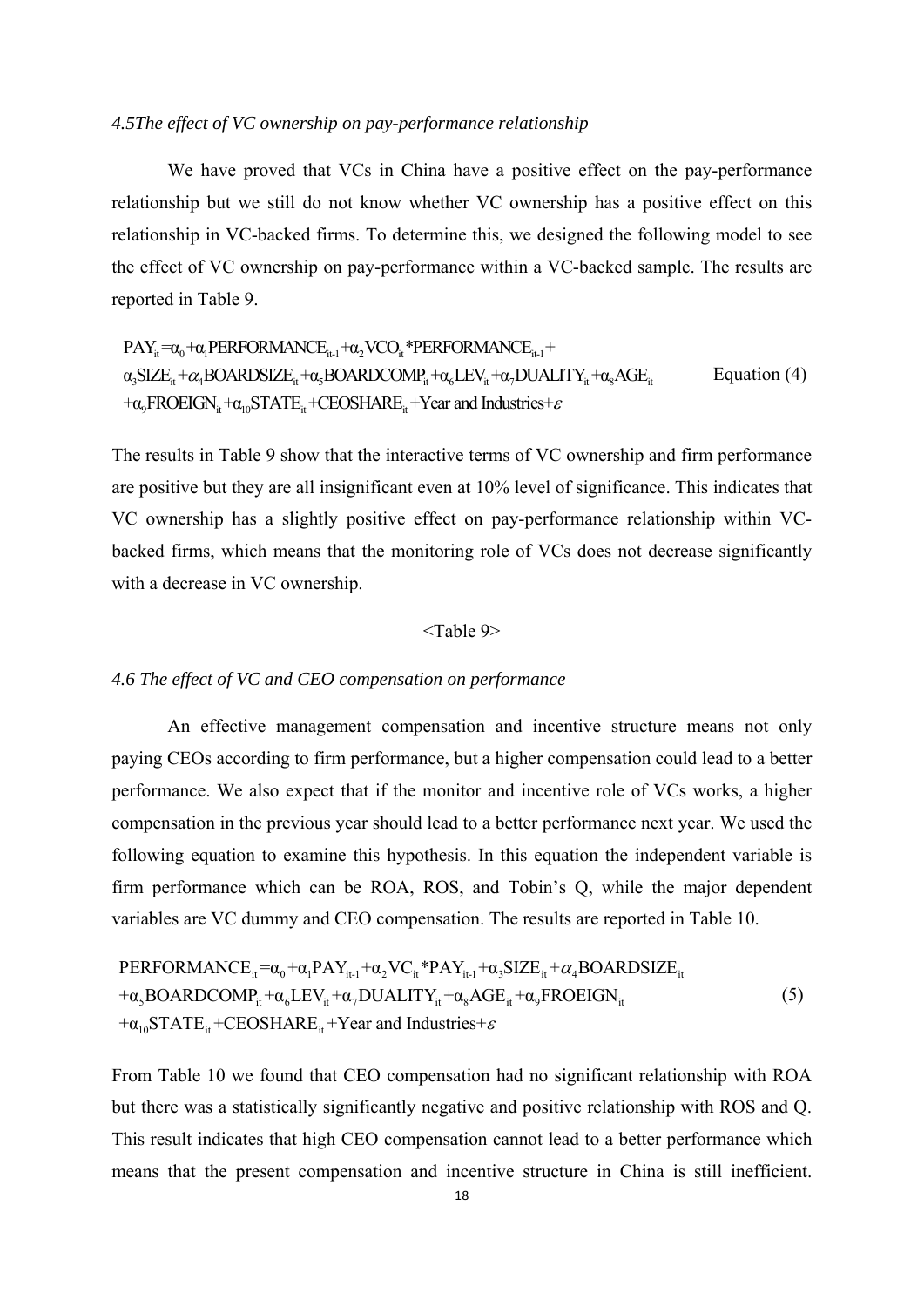However, the results do show that the interactive term VC\*PAY had a statistically significantly positive effect on the next year's ROA, ROS, and Q. This result was consistent with our expectations which indicated that the structure of management compensation and incentives are more efficient in VC-backed firms.

<Table 10>

# **5. Conclusion**

 This paper examined the effect of VC on the pay-performance relationship using recent panel data of firms listed in the board of SMEs in China's capital market. The results showed that VCs have an important positive effect on pay-performance sensitivity, especially firms with high growth opportunity and high levels of capital expenditure. We also found that VC-backed firms with high growth opportunity and high levels of capital expenditure were more likely to use stock options, but our results also suggest that any monitoring effect by VC was not significantly influenced by VC ownership.

 Overall, the evidence suggests that venture capital investors use more effective compensation contract to incentivise top executives in VC-backed firms and such compensation schemes enhance firm performance subsequently.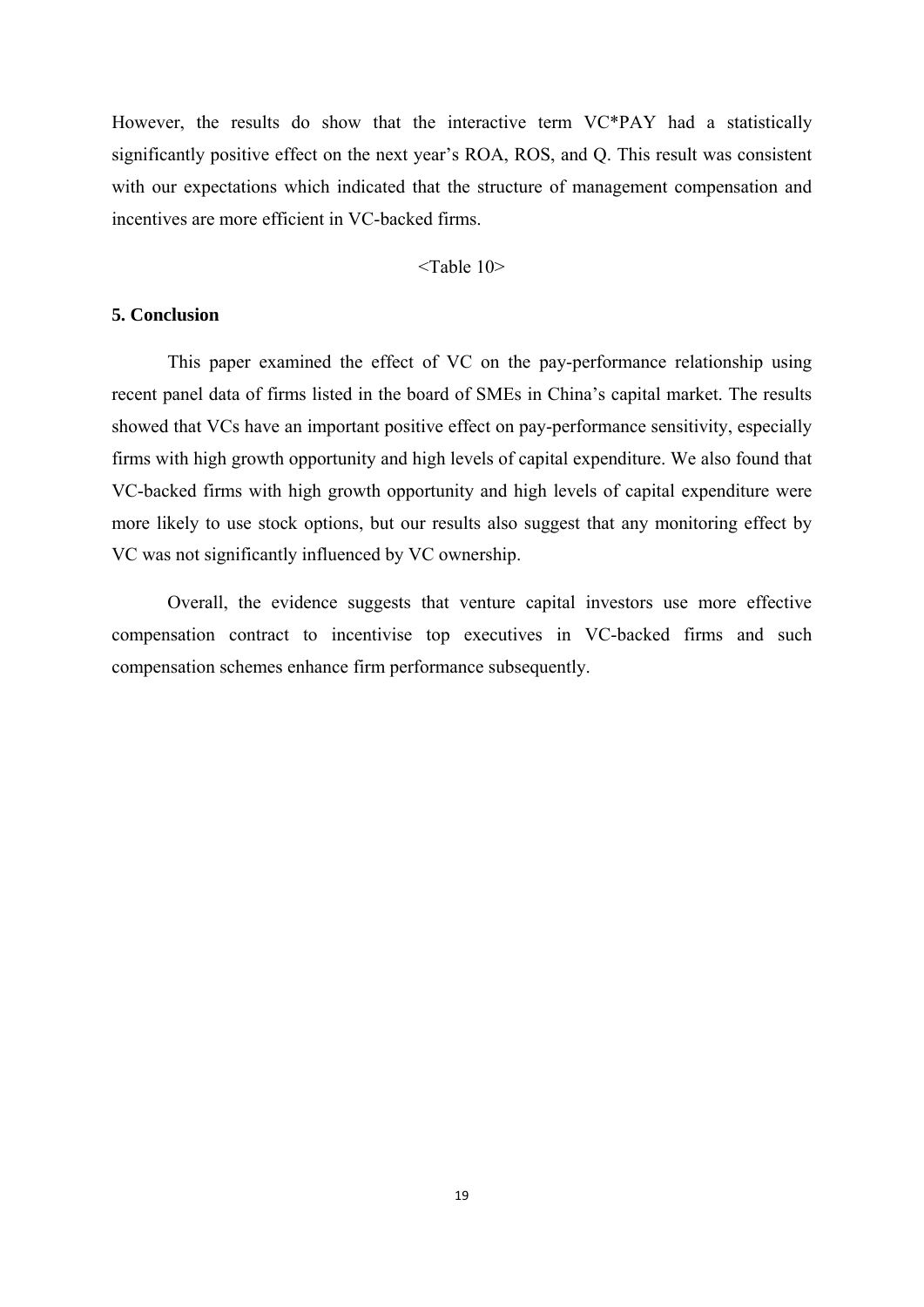#### **References**

Anderson M. C., Banker R. and Rabindran S. 2000. Executive compensation in the information Technology Industry. Management Science 46, 530-547.

Barnhart, S.W., Rosenstein, S., 1998. Board composition, managerial ownership, and firm performance: An empirical analysis. *Financial Review* 33(4), 1–16.

Barontini, R., Bozzi, S., 2010. CEO compensation and performance in family firms. Working paper.

Brick, I.E., Palmon, O., Waid, J.K., 2006. CEO compensation, director compensation, and firm performance: Evidence of cronyism? *Journal of Corporate Finance* 12(3), 403–423.

Brunello, G., Graziano, C., Parigi, B., 1999. Ownership or Performance: What Determines Board of

Directors' Turnover in Italy? Fondazione E.N.I. Enrico Mattei, Working paper N. 30.99.

Brunello G., Graziano C., and Parigi B., 2001. Executive compensation and firm performance in Italy, *International Journal of Industrial Organization* 19. 133-161.

Bruton, G.D. & Ahlstrom, D. (2003). An institutional view of China's venture capital industry: Explaining the difference between China and the West. *Journal of Business Venturing*, 18, 233–259.

Cao J. Pan X., and Tian G., 2010. Disproportional ownership structure and pay-performance relationship: evidence from China's listed firms. Working paper.

Cheng, S., 2008. Board size and the variability of corporate performance. *Journal of Financial Economics* 87(1), 157–176.

Core, J.E., Holthausen. R.W., Larcker, D.F., 1999. Corporate governance, chief executive officer compensation, and firm performance. *Journal of Financial Economics* 51(3), 371–406.

Cyert, R., Kang, S., Kumar, P., 2002. Corporate governance, takeovers, and top-management

compensation:theory and evidence*. Management Science* 48, 453–469.

Elston J.A., Goldberg, L.G., 2003. Executive compensation and agency costs in Germany., *Journal of Banking & Finance* 27, 1391–1410.

Fama Eugene F. 1980. Agency Problems and the Theory of the Firm, *Journal of political economy* 88, 288-307.

Firth, M., Fung, P.M.Y., Rui, O.M., 2006. Corporate performance and CEO compensation in China. *Journal of Corporate Finance* 12(4), 693–714.

Firth, M., Fung, P.M.Y., Rui, O.M., 2007. How ownership and corporate governance influence chief executive pay in China's listed firms. *Journal of Business Research* 60(7), 776–785.

Gibbons, R., Murphy, K.J., 1992. Optimal incentive contracts in the presence of career concerns: theory and evidence. *Journal of Political Economy* 100, 468–505.

Gompers, P., 1995, Optimal Investment, Monitoring, and the Staging of Venture Capital, *Journal of Finance* 50, 1461–1490.

Gompers, P., and J. Lerner, 1995, An analysis of compensation in the US venture partnership, Working paper, University of Chicago and Harvard University.

Grossman, S. J., and O. D. Hart, 1988. One Share-One Vote and the Market for Corporate Control. *Journal of Financial Economics* 20, 175-202.

Hellmann, T., and M. Puri, 2002, Venture Capital and the Professionalization of Start-up Firms: Empirical Evidence, *Journal of Finance* 57, 169–197.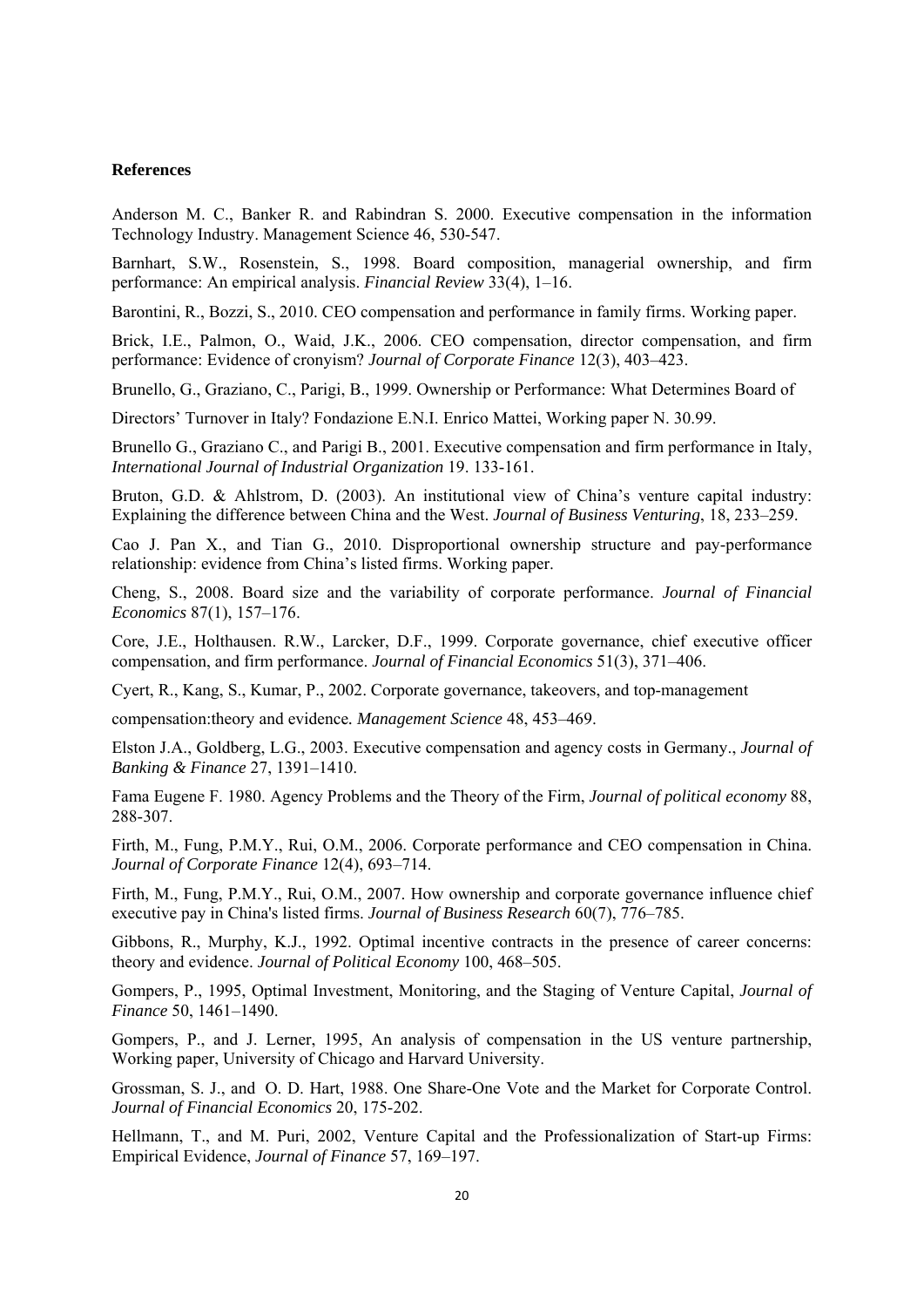Hallock, K.F., 1997. Reciprocally interlocking boards of directors and executive compensation. *Journal of Financial and Quantitative Analysis* 32, 331–344.

Hochberg Y.V., 2008. Venture Capital and Corporate Governance in the Newly in Newly Public Firms, working paper.

Holmstrom, B. 1999. Managerial Incentive Problems - A Dynamic Perspective. *Review of Economic Studies* 66 (1), 169-182.

Jensen, M.C., 1986. Agency costs of free cash flow, corporate finance, and takeovers. *The American* 

*Economic Review* 76, 323–329.

Jensen, M., 1993. The modern industrial revolution, exit, and the failure of internal control systems. *Journal of Finance* 48 (2), 831–880.

Jensen, M.C., Meckling, W.H., 1976. Theory of the firm: Managerial behavior, agency costs and ownership structure. *Journal of Financial Economics* 3(4), 305–360.

Jensen, M.C., Murphy, K.J., 1990. Performance pay and top-management incentives. *Journal of Political Economy* 98(2), 225–264.

Kaplan, S., and P. Stromberg, 2003, Financial Contracting Theory Meets the Real World: An Empirical Analysis of Venture Capital Contracts, *Review of Economic Studies* 70, 281–316.

Kato, T., Long, C., 2005. Executive compensation, firm performance and corporate governance in China: Evidence from firms listed in the Shanghai and Shenzhen Stock Exchange. *Economic Development and Cultural Change* 54(4), 39–81.

Lerner, J., 1995, Venture Capitalists and the Oversight of Private Firms, *Journal of Finance* 50, 301– 318.

Merhebi, R., Pattenden, K., Swan, P.L., Zhou, X.M., 2006. Australian chief executive officer remuneration: Pay and performance. *Accounting and Finance* 46(3), 481–497.

Murphy, Kevin J., 1999. Executive compensation. *Handbook of Labor Economics*, edition 1, volume 3, chapter 38, pages 2485-2563.

Peng, M.W. 2001. How entrepreneurs create wealth in transition economies. *Academy of Management Executive*, 15(1), 95–110.

Pruthi, S., Wright, M., & Lockett, A. 2003. Do foreign and domestic venture capital firms differ in their monitoring of investees? *Asia Pacific Journal of Management*, 20(2), 175–204.

Rosen, S., 1992. Contracts and the Market for Executives. In: Werin, L., Wijkander, H. (Eds.), Contract Economics, Blackwell, Oxford.

Williamson, Oliver, 1988, "Corporate Finance and Corporate Governance," *Journal of Finance* 43, 567-92.

Yermack, D., 1996. Higher market valuation of companies with a small board of directors. *Journal of Financial Economics* 40(2), 185–211.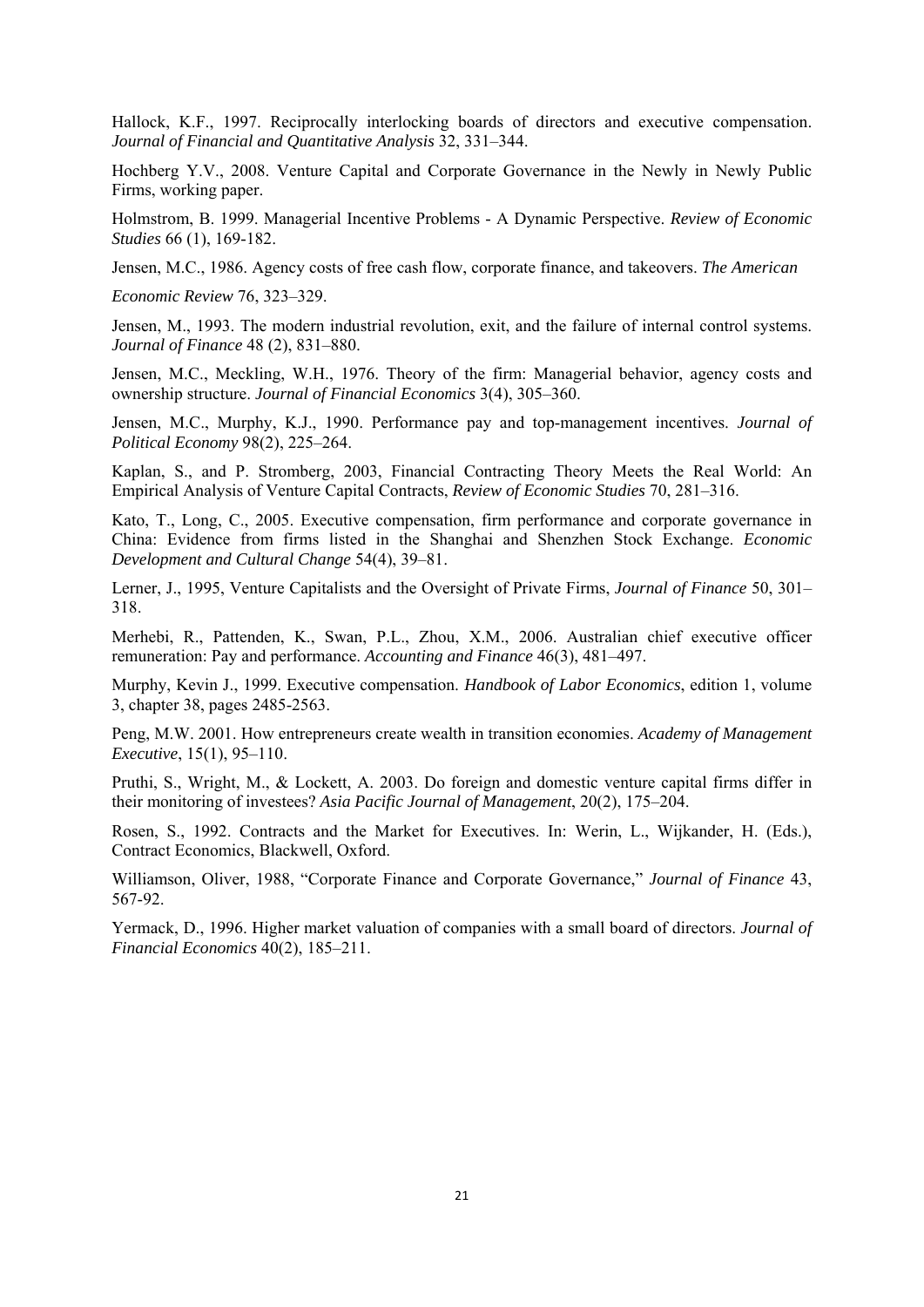| Variables                               | Definition                                                                       |
|-----------------------------------------|----------------------------------------------------------------------------------|
| <b>Compensation</b>                     |                                                                                  |
| Managerial compensation (PAY)           | Log of the top three executives' compensation                                    |
| CEO stock options (OPTION)              | Equal to 1 if a CEO has stock options                                            |
| <b>VC</b> information                   |                                                                                  |
| Venture capital as shareholder (VC)     | Dummy variable, which equals 1 if a firm's top ten shareholders<br>have VCs.     |
| VC ownership (VCO)                      | The proportion of shares held by VCs.                                            |
| Firm performance                        |                                                                                  |
| Return on assets (ROA)                  | Net income / total assets                                                        |
| Return on sales (ROS)                   | Net income/sales                                                                 |
| Tobin's $Q(Q)$                          | Market value/replacement value                                                   |
| <b>Firm and CEO characteristics</b>     |                                                                                  |
| Firm size (SIZE)                        | Log of total assets                                                              |
| Board size (BOARDSIZE)                  | Total directors on board                                                         |
| Board composition (BOARDCOMP)           | Independent directors/total directors                                            |
| Leverage (LEV)                          | Total debts/total assets in book value                                           |
| CEO-chair duality (DUALITY)             | Equal to 1 if the CEO is also the chairman of the board                          |
| CEO Age (AGE)                           | Average age of managers and board directors                                      |
| Foreign ownership (FOREIGN)             | Equal to 1 if the firm has foreign investors                                     |
| CEO ownership (CEOSHARE)                | Ownership proportion held by CEO                                                 |
| Firm type (STATE)                       | Equal to 1 if a firm is controlled by the state or local governments             |
| Growth opportunity (GROWTH)             | Percentage change of sales                                                       |
| Capital expenditure (CAPEX)             | Total capital expenditure to total sales                                         |
| High growth dummy (HIGHG)               | Equal to 1 if the sales growth is larger than the median                         |
| High capital expenditure<br>(HIGHCAPEX) | Equal to 1 if the firm's capital expenditure/sales is greater than<br>the median |
| Other variables                         |                                                                                  |
| Industry (Industry)                     | Equal to 1 for the specific industry                                             |
| Year (Year)                             | Equal to 1 for the specific year                                                 |

# **Table 1. Detailed definition of variables in this paper**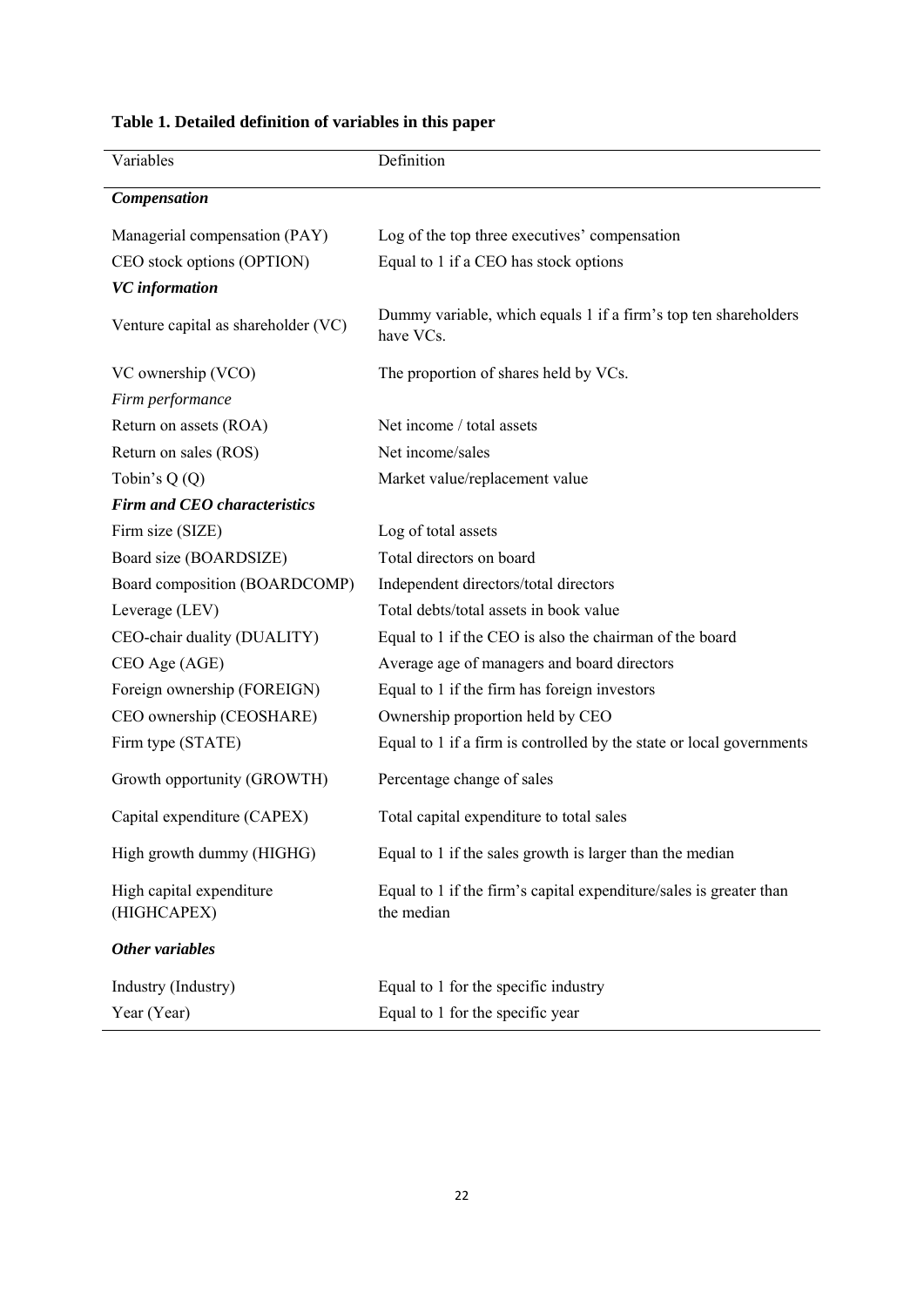# **Table 2. Summary Statistics**

| <b>Panel A. Descriptive statistics</b> |  |
|----------------------------------------|--|
|                                        |  |

|                            |      |       | Mean    | Median                                                                                         |           |           | Min          |              | Max        |           | <b>STDEV</b> |
|----------------------------|------|-------|---------|------------------------------------------------------------------------------------------------|-----------|-----------|--------------|--------------|------------|-----------|--------------|
| Pay (RMB)                  |      |       | 946,899 | 697,250                                                                                        |           | 36,000    |              |              | 11,924,800 |           | 872,735      |
| $\rm VC$                   |      |       | 0.2529  | 0.0000                                                                                         |           | 0.0000    |              |              | 1.0000     |           | 0.4350       |
| <b>ROA</b>                 |      |       | 0.0605  | 0.0579                                                                                         |           | $-0.5656$ |              |              | 0.3699     |           | 0.0602       |
| <b>ROS</b>                 |      |       | 0.0965  | 0.0792                                                                                         |           | $-4.6427$ |              |              | 1.0000     |           | 0.2209       |
| Q                          |      |       | 1.6145  | 1.3942                                                                                         |           | 0.0927    |              |              | 10.3030    |           | 0.9212       |
| SIZE(Million RMB)          |      |       | 1,589   |                                                                                                | 966       |           | 218          |              | 35,839     |           | 2,379        |
| <b>BOARDSIZE</b>           |      |       | 5.7471  | 6.0000                                                                                         |           |           | 1.0000       |              | 11.0000    |           | 1.3082       |
| <b>BOARDCOMP</b>           |      |       | 0.5972  | 0.5000                                                                                         |           | 0.0000    |              |              | 1.0000     |           | 0.1431       |
| LEV                        |      |       | 0.4009  | 0.4069                                                                                         |           | 0.0177    |              |              | 1.2927     |           | 0.1835       |
| <b>DUALITY</b>             |      |       | 0.2000  | 0.0000                                                                                         |           | 0.0000    |              |              | 1.0000     |           | 0.4003       |
| AGE                        |      |       | 45.59   |                                                                                                | 45.00     |           | 36.00        |              | 55.00      |           | 3.18         |
| <b>FOREIGN</b>             |      |       | 0.0757  | 0.0000                                                                                         |           | 0.0000    |              |              | 1.0000     |           | 0.2647       |
| <b>CEOOSHARE</b>           |      |       | 0.0411  | 0.0000                                                                                         |           | 0.0000    |              |              | 0.6911     |           | 0.0951       |
| <b>STATE</b>               |      |       | 0.2543  | 0.0000                                                                                         |           | 0.0000    |              |              | 1.0000     |           | 0.4358       |
| Options (%)                |      |       | 0.1998  | 0.0000                                                                                         |           | 0.0000    |              |              | 1.0000     |           | 0.4000       |
|                            |      |       |         | Panel B. Univariate Test for VC and non-VC backed firms                                        |           |           |              |              |            |           |              |
|                            |      |       |         | <b>VC</b>                                                                                      |           |           | <b>NONVC</b> |              | Difference |           | T-test       |
| Pay (RMB)                  |      |       |         | 1,226,480                                                                                      |           |           | 852,280      |              |            | 374,200   | $5.05***$    |
| <b>ROA</b>                 |      |       |         | 0.0718                                                                                         |           |           | 0.0567       |              |            | 0.0151    | 2.96***      |
| <b>ROS</b>                 |      |       |         | 0.1316                                                                                         |           | 0.0847    |              |              | 0.0469     |           | $2.47***$    |
| Q                          |      |       |         | 1.7487                                                                                         |           | 1.5691    |              |              | 0.1796     |           | 2.27***      |
| SIZE(Million RMB)          |      |       |         | 1,384                                                                                          |           | 1,658     |              |              | $-274$     |           | $-1.32$      |
| <b>BOARDSIZE</b><br>5.8701 |      |       | 5.6386  |                                                                                                |           | 0.2314    | 1.95**       |              |            |           |              |
| <b>BOARDCOMP</b>           |      |       |         | 0.6182                                                                                         |           |           | 0.6210       |              |            | $-0.0029$ | $-0.11$      |
| <b>LEV</b>                 |      |       |         | 0.3843                                                                                         |           |           | 0.4066       |              |            | $-0.0223$ | $-1.45$      |
| <b>DUALITY</b>             |      |       |         | 0.2429                                                                                         |           |           | 0.1855       |              |            | 0.0575    | 1.51         |
| AGE                        |      |       |         | 45.78                                                                                          |           |           | 45.53        |              |            | 0.25      | 0.94         |
| <b>FOREIGN</b>             |      |       |         | 0.1130                                                                                         |           |           | 0.0631       |              |            | 0.0499    | 2.18***      |
| <b>CEOSHARE</b>            |      |       |         | 0.0491                                                                                         |           |           | 0.0384       |              |            | 0.0107    | 1.32         |
| <b>STATE</b>               |      |       |         | 0.2542                                                                                         |           |           | 0.2543       |              | $-0.0001$  | $-0.02$   |              |
|                            |      |       |         | Panel C. Uni-variate test for CEO compensation of VC and Non-VC backed firms based on year     |           |           |              |              |            |           |              |
| Year                       | Obs. | VC%   |         | <b>VC</b>                                                                                      |           |           |              | <b>NONVC</b> |            |           | Test diff.   |
|                            |      |       |         | Mean                                                                                           |           | Median    | Mean         |              | Median     | T-test    | U-test       |
| 2005                       | 39   | 23.08 |         | 615,826                                                                                        |           | 659,000   | 613,225      |              | 479,500    | 0.02      | $-0.55$      |
| 2006                       | 50   | 22.00 |         | 680,945                                                                                        |           | 480,000   | 646,112      |              | 580,000    | 0.27      | $-0.04$      |
| 2007                       | 119  | 21.85 |         | 940,034                                                                                        |           | 705,334   | 798,322      |              | 630,000    | 1.03      | $-1.40$      |
| 2008                       | 220  | 26.36 |         | 1,356,104                                                                                      |           | 1,000,000 | 847,037      |              | 651,500    | 3.38***   | $-3.72***$   |
|                            |      |       |         |                                                                                                |           |           |              |              |            |           |              |
| 2009                       | 272  | 26.84 |         | 1,383,004                                                                                      |           | 1,090,200 | 958,207      |              | 683,500    | 3.37***   | $-3.66***$   |
|                            |      |       |         | Panel D. Uni-variate test for CEO compensation of VC and Non-VC backed firms based on industry |           |           |              |              |            |           |              |
|                            |      | Obs.  | $VC\%$  | $\rm VC$                                                                                       |           |           |              | <b>NONVC</b> |            |           | Test diff.   |
|                            |      |       |         | Mean                                                                                           |           | Median    | Mean         |              | Median     | T-test    | U-test       |
| manufacture                |      | 549   | 25.86   | 1,220,300                                                                                      | 840,000   |           | 778,117      |              | 618,000    | $5.29***$ | $-5.39***$   |
| Commercial                 |      | 62    | 24.19   | 1,369,406                                                                                      | 1,319,600 |           | 1,181,471    |              | 790,000    | 0.83      | $-1.73$      |
| public utility             |      | 34    | 26.47   | 584,666                                                                                        |           | 391,800   | 879,216      |              | 493,700    | $-0.97$   | $-0.82$      |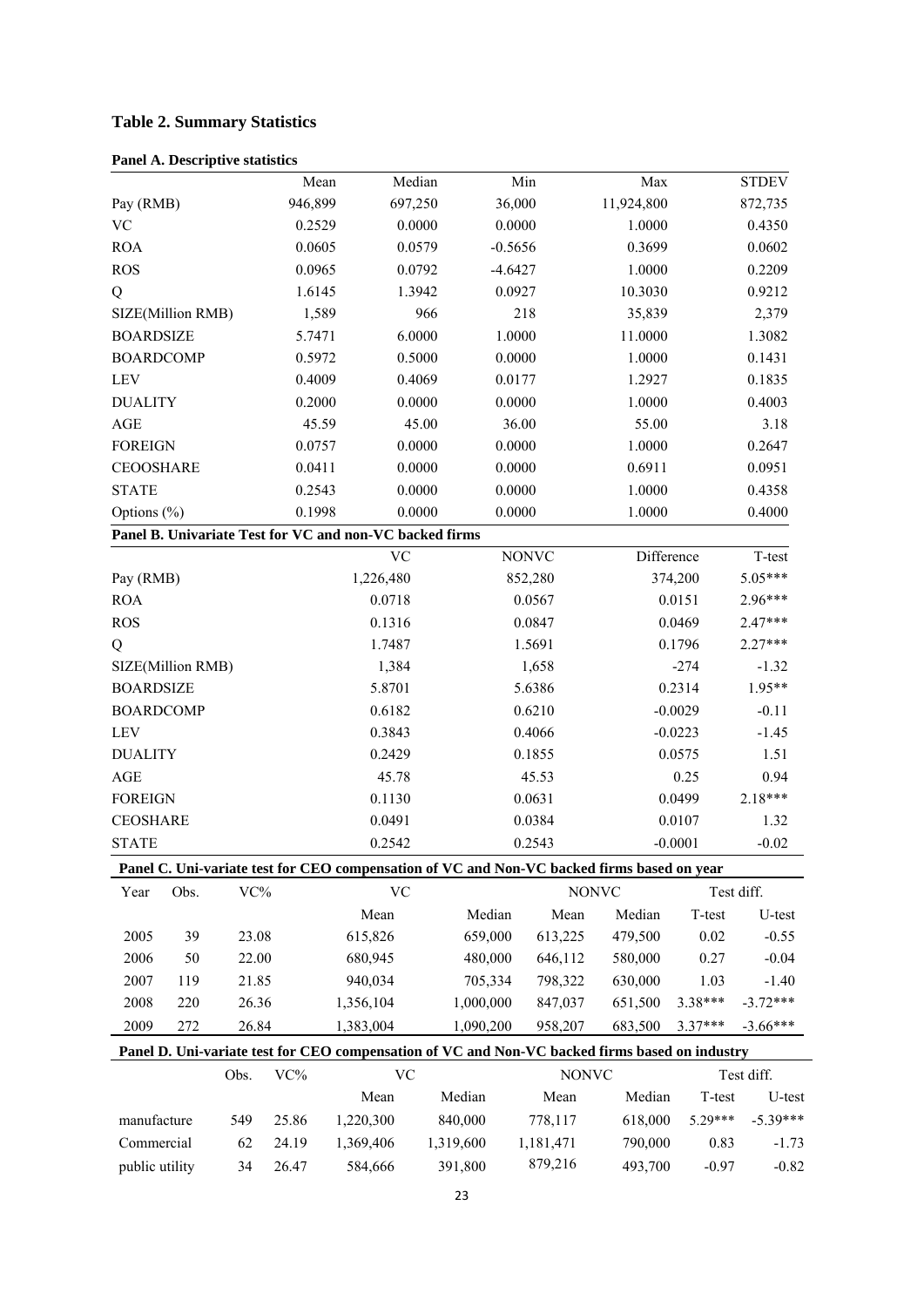| property     | 22 31.82 | 1,809,257 | 1,950,000 | 1,269,648 | 1,316,000 | $1.66*$ | $-1.66*$ |
|--------------|----------|-----------|-----------|-----------|-----------|---------|----------|
| Conglomerate | 33 12.12 | 1,334,125 | 1,397,400 | 1.120.498 | 840,000   | 0.42    | $-0.99$  |

Notes: Definitions of all the variables are reported in Table 1.

The figures for all the value variables are in China's currency, RMB.

The industry classification follows Firth et al. (2006) and classifies firms in our sample into five groups: industrial, commercial, public utility, property, and conglomerate (all other industries).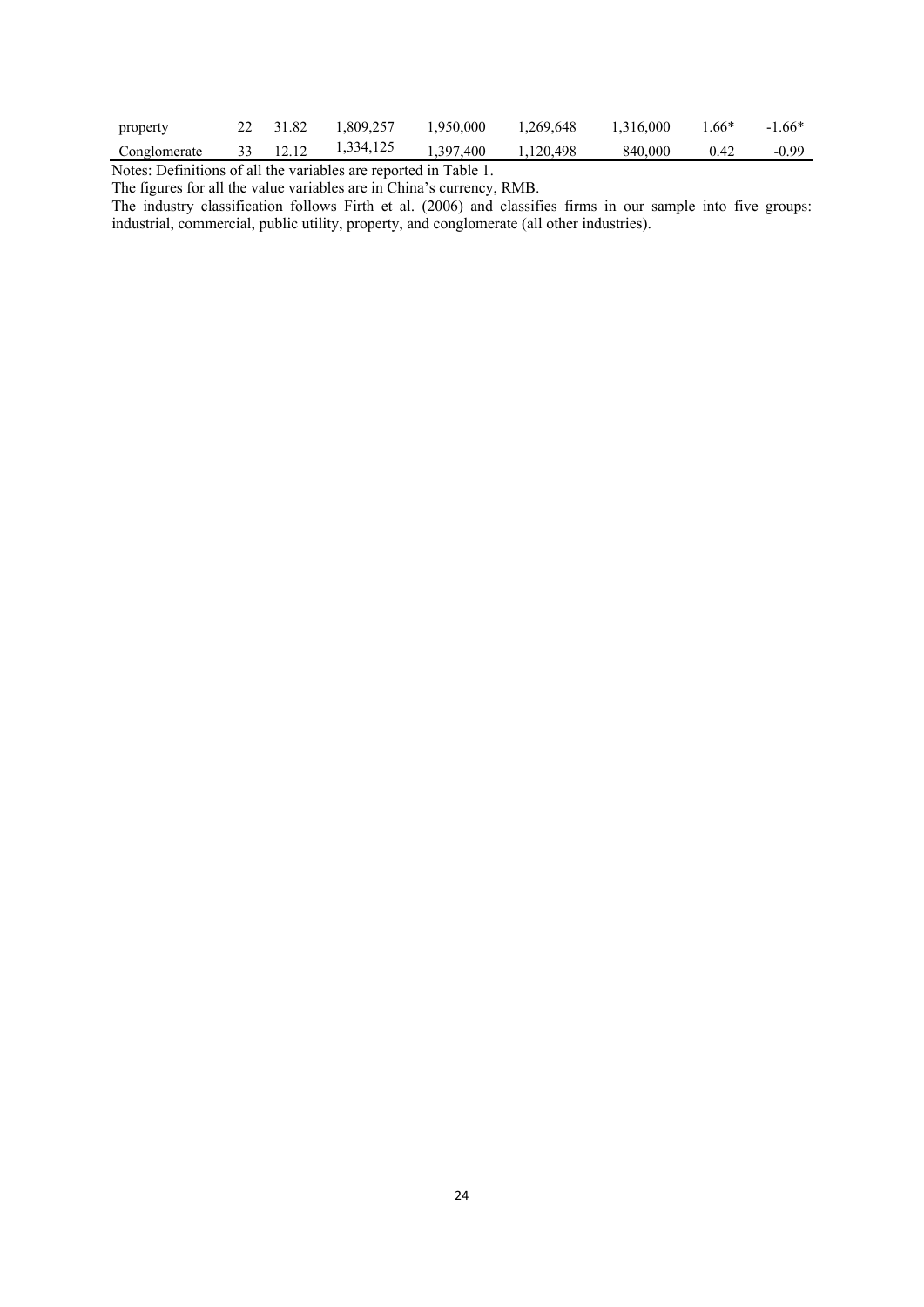| Variable           |              | <b>PAY</b>   |              |
|--------------------|--------------|--------------|--------------|
| $\mathcal{C}$      | 5.5995       | 4.9359       | 4.8420       |
|                    | 0.0000       | 0.0000       | 0.0000       |
| $ROA_{t-1}$        | $2.0691$ *** |              |              |
|                    | 0.0012       |              |              |
| $ROSt-1$           |              | 0.0371       |              |
|                    |              | 0.2158       |              |
| $Q_{t-1}$          |              |              | $0.0481***$  |
|                    |              |              | 0.0006       |
| <b>VC</b>          | $0.3225***$  | $0.3497$ *** | $0.3424***$  |
|                    | 0.0000       | 0.0000       | 0.0000       |
| <b>SIZE</b>        | $0.3558***$  | $0.4115***$  | $0.4077***$  |
|                    | 0.0000       | 0.0000       | 0.0000       |
| <b>BOARDSIZE</b>   | $-0.0089$    | $-0.0151$    | $-0.0094$    |
|                    | 0.5936       | 0.3736       | 0.5838       |
| <b>BOARDCOMP</b>   | $-0.0592$    | $-0.0743$    | $-0.0477$    |
|                    | 0.7320       | 0.6676       | 0.7840       |
| <b>LEV</b>         | $-0.9913***$ | $-1.4395***$ | $-1.3985***$ |
|                    | 0.0000       | 0.0000       | 0.0000       |
| <b>DUALITY</b>     | $0.1436***$  | $0.1270***$  | $0.1314***$  |
|                    | 0.0000       | 0.0004       | 0.0001       |
| <b>AGE</b>         | $0.0211***$  | $0.0179***$  | $0.0188***$  |
|                    | 0.0000       | 0.0000       | 0.0000       |
| <b>FOREIGN</b>     | $-0.0679$    | $-0.0676$    | $-0.0691$    |
|                    | 0.5219       | 0.5635       | 0.5441       |
| <b>STATE</b>       | 0.0449       | 0.0370       | 0.0352       |
|                    | 0.5016       | 0.5724       | 0.5775       |
| <b>CEOSHARE</b>    | 0.3800*      | 0.5349*      | $0.5456**$   |
|                    | 0.0548       | 0.0562       | 0.0345       |
| Year dummy         | Yes          | Yes          | Yes          |
| Industry dummy     | Yes          | Yes          | Yes          |
| Adjusted R-squared | 0.2819       | 0.2637       | 0.2665       |
| F-statistic        | 12.9288      | 11.8822      | 12.0428      |

|  | Table 3. Regression results of pay-performance relationship |  |  |  |  |
|--|-------------------------------------------------------------|--|--|--|--|
|  |                                                             |  |  |  |  |

Notes: Dependent variable is CEO compensation. Firm performance is measured by three variables: ROA, ROS, and Q. VC is the proxy for VC-backed firms. SIZE, BOARDSIZE, BOARDCOMP, LEV, DUALITY, AGE, FROEIGN, STATE, and CEOSHARE are defined as in Table 1. The *p-values*, computed using the White (1980) heteroskedasticity robust standard error, are displayed in italics. \*, \*\*, and \*\*\* indicate significance at the 10%, 5%, and 1% levels, respectively.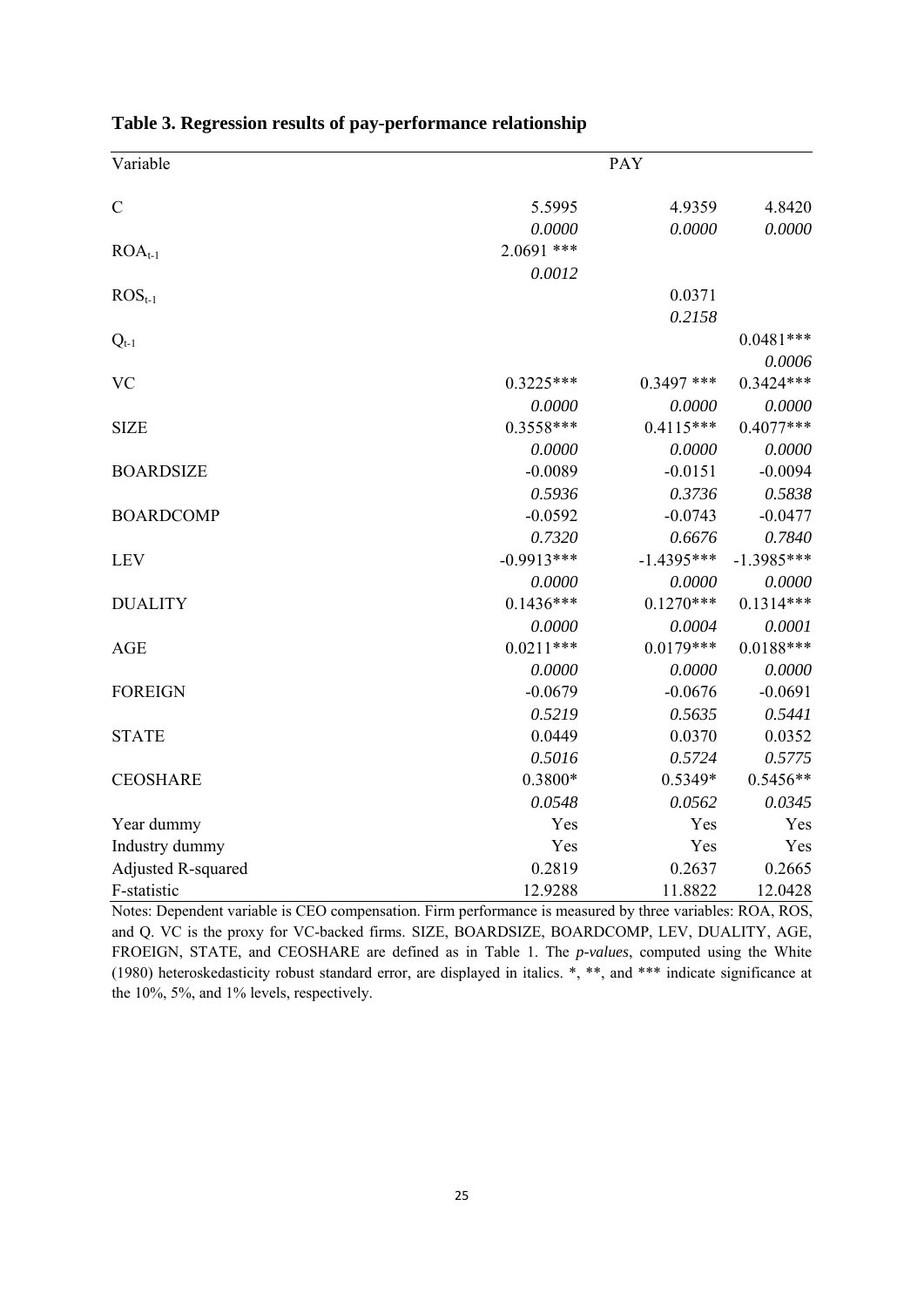| Variable           |              | <b>PAY</b>   |              |
|--------------------|--------------|--------------|--------------|
| $\mathcal{C}$      | 5.7079       | 5.1799       | 5.0183       |
|                    | 0.0000       | 0.0000       | 0.0000       |
| $ROA_{t-1}$        | $1.7721***$  |              |              |
|                    | 0.0051       |              |              |
| $ROSt-1$           |              | $0.0340$ *** |              |
|                    |              | 0.0880       |              |
| $Q_{t-1}$          |              |              | 0.0139       |
|                    |              |              | 0.3494       |
| $VC*ROA_{t-1}$     | 2.6790***    |              |              |
|                    | 0.0000       |              |              |
| $VC*ROS_{t-1}$     |              | $1.2080$ *** |              |
|                    |              | 0.0000       |              |
| $VC^*Q_{t-1}$      |              |              | $0.1284***$  |
|                    |              |              | 0.0000       |
| <b>SIZE</b>        | $0.3486***$  | 0.3938***    | $0.3997$ *** |
|                    | 0.0000       | 0.0000       | 0.0000       |
| <b>BOARDSIZE</b>   | 0.0018       | $-0.0013$    | $-0.0022$    |
|                    | 0.9179       | 0.9452       | 0.8984       |
| <b>BOARDCOMP</b>   | $-0.0287$    | $-0.0137$    | 0.0014       |
|                    | 0.8792       | 0.9433       | 0.9938       |
| <b>LEV</b>         | $-0.9415***$ | $-1.3211***$ | $-1.4124***$ |
|                    | 0.0000       | 0.0000       | 0.0000       |
| <b>DUALITY</b>     | $0.1556***$  | $0.1488***$  | $0.1358***$  |
|                    | 0.0000       | 0.0001       | 0.0001       |
| <b>AGE</b>         | $0.0208***$  | $0.0177***$  | $0.0187***$  |
|                    | 0.0000       | 0.0000       | 0.0000       |
| <b>FOREIGN</b>     | $-0.0424$    | $-0.0270$    | $-0.0423$    |
|                    | 0.6787       | 0.8182       | 0.7143       |
| <b>STATE</b>       | 0.0279       | 0.0114       | 0.0299       |
|                    | 0.6731       | 0.8660       | 0.6316       |
| <b>CEOSHARE</b>    | 0.3935*      | $0.5224*$    | $0.5920**$   |
|                    | 0.0609       | 0.0773       | 0.0191       |
| Year dummy         | Yes          | Yes          | Yes          |
| Industry dummy     | Yes          | Yes          | Yes          |
| Adjusted R-squared | 0.2651       | 0.2374       | 0.2480       |
| F-statistic        | 11.9651      | 10.4630      | 11.0253      |

**Table 4. The effect of VC on pay-performance relationship**

Notes: Dependent variable is CEO compensation. Firm performance is measured by three variables: ROA, ROS, and Q. VC is the proxy for VC-backed firms. SIZE, BOARDSIZE, BOARDCOMP, LEV, DUALITY, AGE, FROEIGN, STATE, and CEOSHARE are defined as in Table 1. The *p-values*, computed using the White (1980) heteroskedasticity robust standard error, are displayed in italics. \*, \*\*, and \*\*\* indicate significance at the 10%, 5%, and 1% levels, respectively.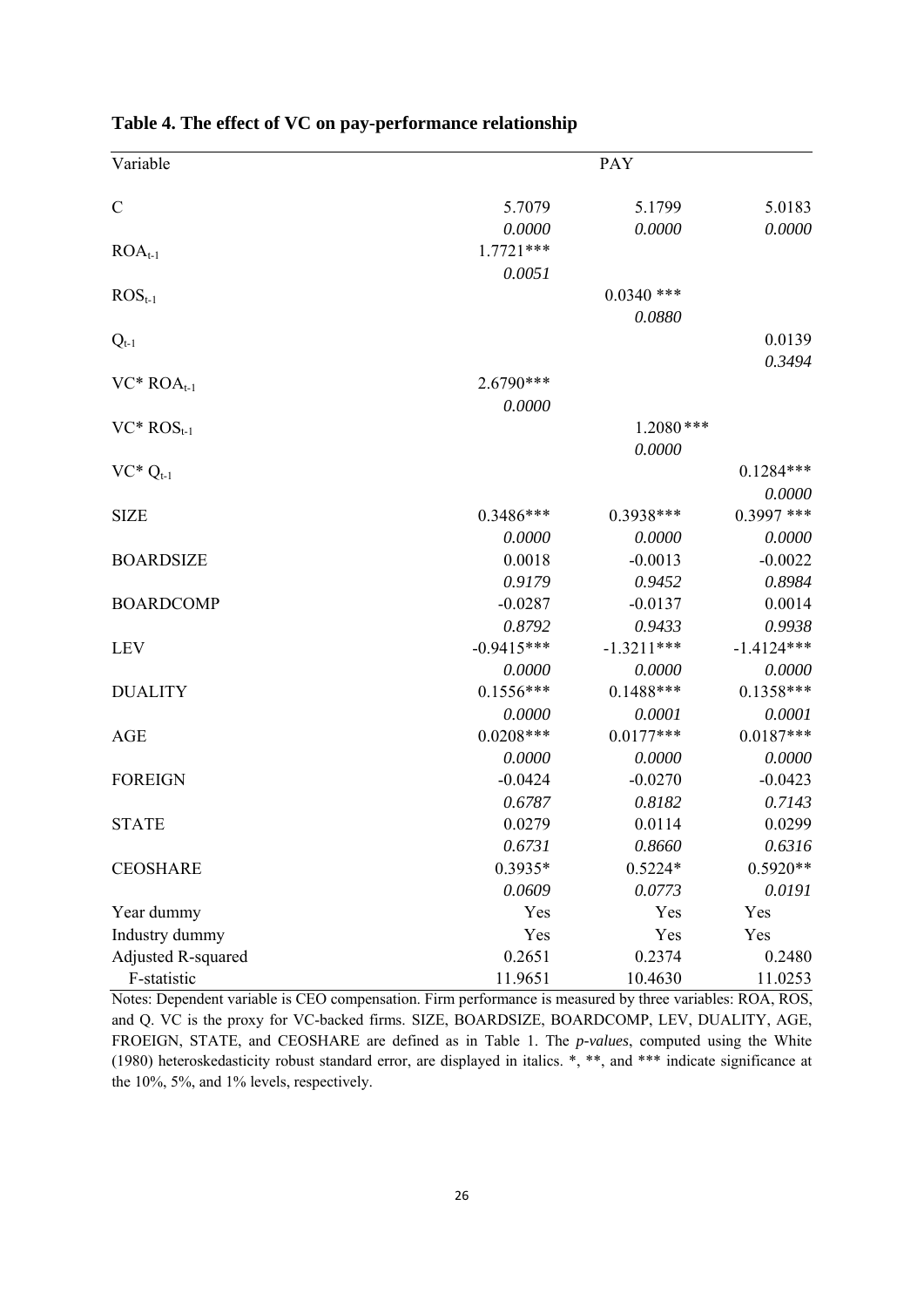| Variable                     |              | <b>PAY</b>   |              |
|------------------------------|--------------|--------------|--------------|
|                              |              |              |              |
| $\mathcal{C}$                | 5.7768       | 5.2139       | 5.0648       |
|                              | 0.0000       | 0.0000       | 0.0000       |
| $ROA_{t-1}$                  | $1.8731$ *** |              |              |
|                              | 0.0056       |              |              |
| $ROSt-1$                     |              | 0.0222       |              |
|                              |              | 0.3797       |              |
| $Q_{t-1}$                    |              |              | $0.0306**$   |
|                              |              |              | 0.0348       |
| <b>HIGHG</b>                 | $0.0836***$  | $0.1306***$  | $0.0924***$  |
|                              | 0.0000       | 0.0000       | 0.0000       |
| VC*HIGHG* ROA <sub>t-1</sub> | 1.7199***    |              |              |
|                              | 0.0007       |              |              |
| $VC*HIGHG*ROSt-1$            |              | $0.8321***$  |              |
|                              |              | 0.0008       |              |
| VC*HIGHG* $Q_{t-1}$          |              |              | $0.1250***$  |
|                              |              |              | 0.0000       |
| <b>SIZE</b>                  | $0.3368***$  | $0.3817***$  | $0.3855***$  |
|                              | 0.0000       | 0.0000       | 0.0000       |
| <b>BOARDSIZE</b>             | 0.0091       | 0.0062       | 0.0071       |
|                              | 0.6040       | 0.7402       | 0.6886       |
| <b>BOARDCOMP</b>             | $-0.0131$    | $-0.0071$    | 0.0053       |
|                              | 0.9499       | 0.9731       | 0.9785       |
| <b>LEV</b>                   | $-1.0061***$ | $-1.4139***$ | $-1.4232***$ |
|                              | 0.0000       | 0.0000       | 0.0000       |
| <b>DUALITY</b>               | $0.1584***$  | $0.1475***$  | $0.1429***$  |
|                              | 0.0000       | 0.0000       | 0.0000       |
| <b>AGE</b>                   | $0.0231***$  | $0.0209***$  | $0.0218***$  |
|                              | 0.0000       | 0.0000       | 0.0000       |
| <b>FOREIGN</b>               | $-0.0204$    | $-0.0129$    | $-0.0215$    |
|                              | 0.8481       | 0.9143       | 0.8570       |
| <b>STATE</b>                 | 0.0287       | 0.0135       | 0.0111       |
|                              | 0.6679       | 0.8338       | 0.8625       |
| <b>CEOSHARE</b>              | 0.4078*      | $0.5340*$    | $0.5801**$   |
|                              | 0.0617       | 0.0781       | 0.0320       |
| Year dummy                   | Yes          | Yes          | Yes          |
| Industry dummy               | Yes          | Yes          | Yes          |
| Adjusted R-squared           | 0.2553       | 0.2363       | 0.2477       |
| F-statistic                  | 10.9713      | 10.0006      | 10.5734      |

**Table 5. The effect of VC, high growth on pay-performance relationship** 

Notes: Dependent variable is CEO compensation. Firm performance is measured by three variables: ROA, ROS, and Q. VC is the proxy for VC-backed firms. SIZE, BOARDSIZE, BOARDCOMP, LEV, DUALITY, AGE, FROEIGN, STATE, CEOSHARE and HIGHG are defined as in Table 1. The *p-values*, computed using the White (1980) heteroskedasticity robust standard error, are displayed in italics. \*, \*\*, and \*\*\* indicate significance at the 10%, 5%, and 1% levels, respectively.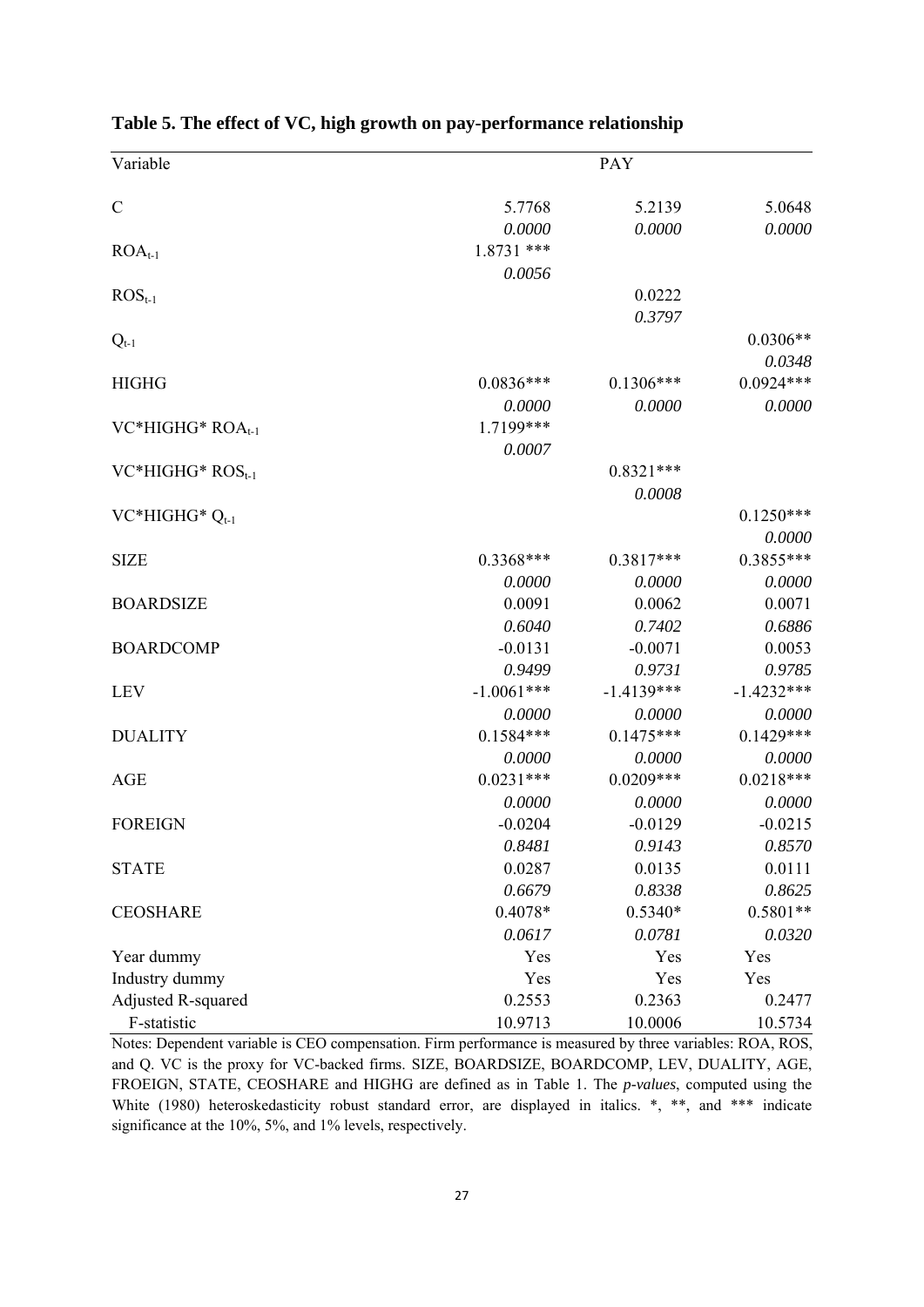| Variable                        |              | PAY           |              |
|---------------------------------|--------------|---------------|--------------|
|                                 |              |               |              |
| $\mathcal{C}$                   | 5.7354       | 5.1512        | 4.9342       |
|                                 | 0.0000       | 0.0000        | 0.0000       |
| $ROA_{t-1}$                     | 2.0879 ***   |               |              |
|                                 | 0.0011       |               |              |
| $\mathrm{ROS}_{t-1}$            |              | 0.0809***     |              |
|                                 |              | 0.0024        |              |
| $Q_{t-1}$                       |              |               | $0.0433***$  |
|                                 |              |               | 0.0005       |
| <b>HIGHCAPEX</b>                | $-0.1521***$ | $-0.1399$ *** | $-0.1554***$ |
|                                 | 0.0004       | 0.0002        | 0.0003       |
| VC*HIGHCAPEX*ROA <sub>t-1</sub> | 3.3706***    |               |              |
|                                 | 0.0000       |               |              |
| VC* HIGHCAPEX *ROS 1-1          |              | 1.7603***     |              |
|                                 |              | 0.0000        |              |
| VC* HIGHCAPEX $^*Q_{t-1}$       |              |               | $0.1854***$  |
|                                 |              |               | 0.0000       |
| <b>SIZE</b>                     | $0.3459***$  | $0.3955***$   | $0.4011***$  |
|                                 | 0.0000       | 0.0000        | 0.0000       |
| <b>BOARDSIZE</b>                | 0.0005       | $-0.0067$     | $-0.0015$    |
|                                 | 0.9804       | 0.7476        | 0.9344       |
| <b>BOARDCOMP</b>                | $-0.0286$    | $-0.0298$     | 0.0163       |
|                                 | 0.8758       | 0.8679        | 0.9210       |
| <b>LEV</b>                      | $-0.9772***$ | $-1.3707***$  | $-1.4590***$ |
|                                 | 0.0000       | 0.0000        | 0.0000       |
| <b>DUALITY</b>                  | $0.1513***$  | $0.1391***$   | $0.1347***$  |
|                                 | 0.0000       | 0.0004        | 0.0002       |
| <b>AGE</b>                      | $0.0224***$  | $0.0196***$   | $0.0201***$  |
|                                 | 0.0000       | 0.0000        | 0.0000       |
| <b>FOREIGN</b>                  | $-0.0325$    | $-0.0238$     | $-0.0282$    |
|                                 | 0.7771       | 0.8483        | 0.8222       |
| <b>STATE</b>                    | 0.0571       | 0.0393        | 0.0500       |
|                                 | 0.4378       | 0.6059        | 0.4639       |
| <b>CEOSHARE</b>                 | $0.4410**$   | $0.5840*$     | $0.6025**$   |
|                                 | 0.0393       | 0.0558        | 0.0218       |
| Year dummy                      | Yes          | Yes           | Yes          |
| Industry dummy                  | Yes          | Yes           | Yes          |
| Adjusted R-squared              | 0.2664       | 0.2430        | 0.2497       |
| F-statistic                     | 11.5771      | 10.3481       | 10.6944      |

**Table 6. The effect of VC, high capital expenditure on pay-performance relationship** 

Notes: Dependent variable is CEO compensation. Firm performance is measured by three variables: ROA, ROS, and Q. VC is the proxy for VC-backed firms. SIZE, BOARDSIZE, BOARDCOMP, LEV, DUALITY, AGE, FROEIGN, STATE, CEOSHARE and HIGHCAPEX are defined as in Table 1. The *p-values*, computed using the White (1980) heteroskedasticity robust standard error, are displayed in italics. \*, \*\*, and \*\*\* indicate significance at the 10%, 5%, and 1% levels, respectively.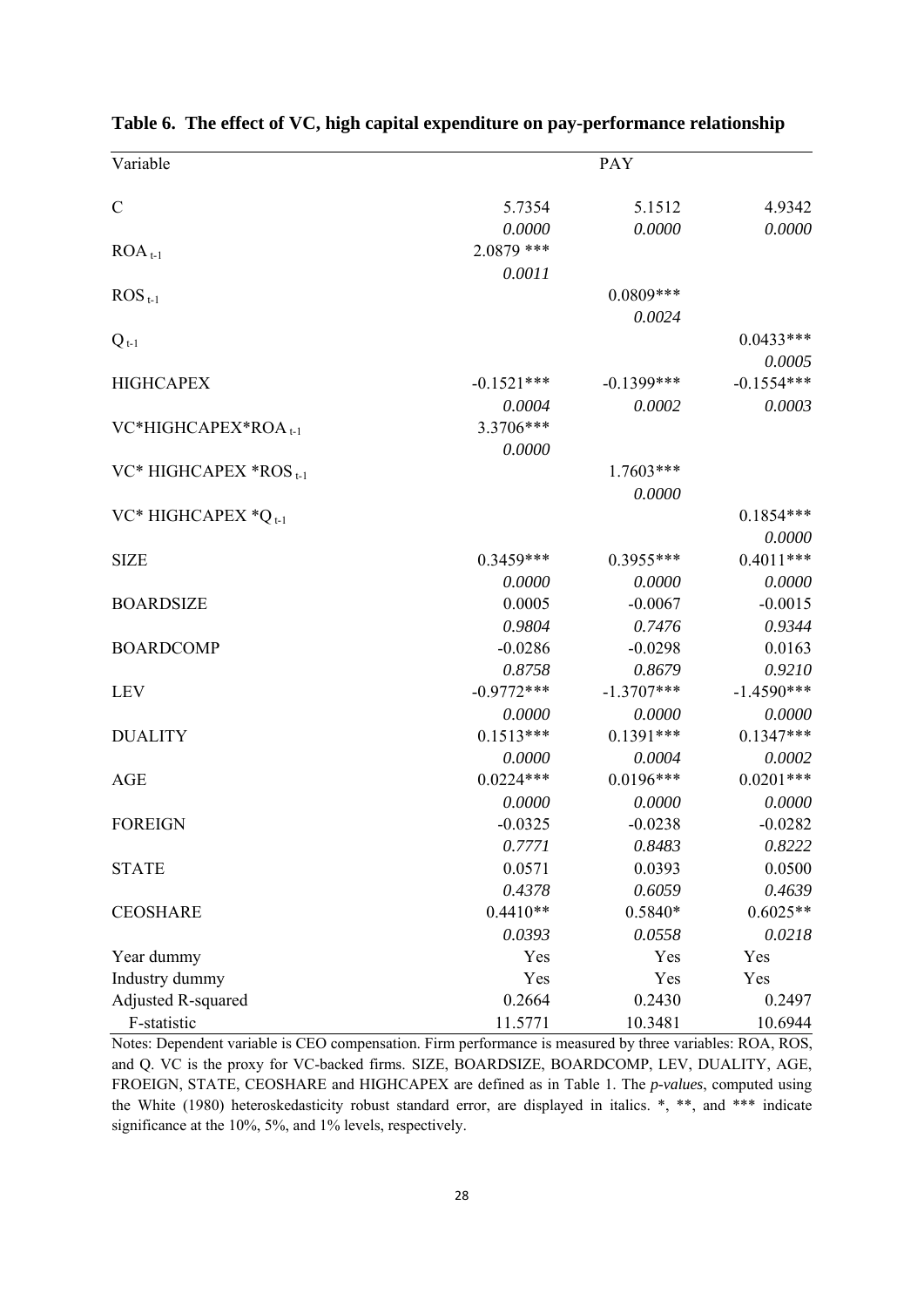| Variable             |              | PAY          |              |
|----------------------|--------------|--------------|--------------|
| $\mathcal{C}$        | 5.4367       | 4.5339       | 4.3736       |
|                      | 0.0000       | 0.0000       | 0.0000       |
| $ROAADt-1$           | 2.4965***    |              |              |
|                      | 0.0000       |              |              |
| $ROSAD_{t-1}$        |              | $0.1002$ *** |              |
|                      |              | 0.0010       |              |
| $QAD$ <sub>t-1</sub> |              |              | $0.0875**$   |
|                      |              |              | 0.0123       |
| $VC*ROAAD_{t-1}$     | $0.2972*$    |              |              |
|                      | 0.0524       |              |              |
| $VC*ROSAD_{t-1}$     |              | 0.3587*      |              |
|                      |              | 0.0884       |              |
| $VC^*QAD_{t-1}$      |              |              | $-0.0601$    |
|                      |              |              | 0.4191       |
| <b>SIZE</b>          | 0.3458***    | $0.4082***$  | $0.4109***$  |
|                      | 0.0000       | 0.0000       | 0.0000       |
| <b>BOARDSIZE</b>     | 0.0144       | 0.0100       | 0.0165       |
|                      | 0.4692       | 0.6404       | 0.4281       |
| <b>BOARDCOMP</b>     | 0.0352       | 0.0360       | 0.0485       |
|                      | 0.8657       | 0.8619       | 0.8161       |
| <b>LEV</b>           | $-0.8072***$ | $-1.2713***$ | $-1.2797***$ |
|                      | 0.0000       | 0.0000       | 0.0000       |
| <b>DUALITY</b>       | $0.1548***$  | $0.1393***$  | $0.1414***$  |
|                      | 0.0000       | 0.0001       | 0.0000       |
| <b>AGE</b>           | $0.0254***$  | $0.0222***$  | $0.0233***$  |
|                      | 0.0000       | 0.0000       | 0.0000       |
| <b>FOREIGN</b>       | $-0.0059$    | 0.0051       | $-0.0059$    |
|                      | 0.9486       | 0.9603       | 0.9503       |
| <b>STATE</b>         | 0.0717       | 0.0581       | 0.0689       |
|                      | 0.2203       | 0.3453       | 0.2139       |
| <b>CEOSHARE</b>      | $0.4505**$   | $0.6274**$   | $0.6617***$  |
|                      | 0.0117       | 0.0197       | 0.0026       |
| Year dummy           | Yes          | Yes          | Yes          |
| Industry dummy       | Yes          | Yes          | Yes          |
| Adjusted R-squared   | 0.2426       | 0.2158       | 0.2213       |
| F-statistic          | 12.7819      | 11.1223      | 11.4566      |

**Table 7. The effect of VC on pay-performance relationship (Industry-adjusted performance)** 

Notes: Dependent variable is CEO compensation. ROAAD, ROSAD, QAD are industry-adjusted firm performances. SIZE, BOARDSIZE, BOARDCOMP, LEV, DUALITY, AGE, FROEIGN, STATE, and CEOSHARE are defined as in Table 1. The *p-values*, computed using the White (1980) heteroskedasticity robust standard error, are displayed in italics. \*, \*\*, and \*\*\* indicate significance at the 10%, 5%, and 1% levels, respectively.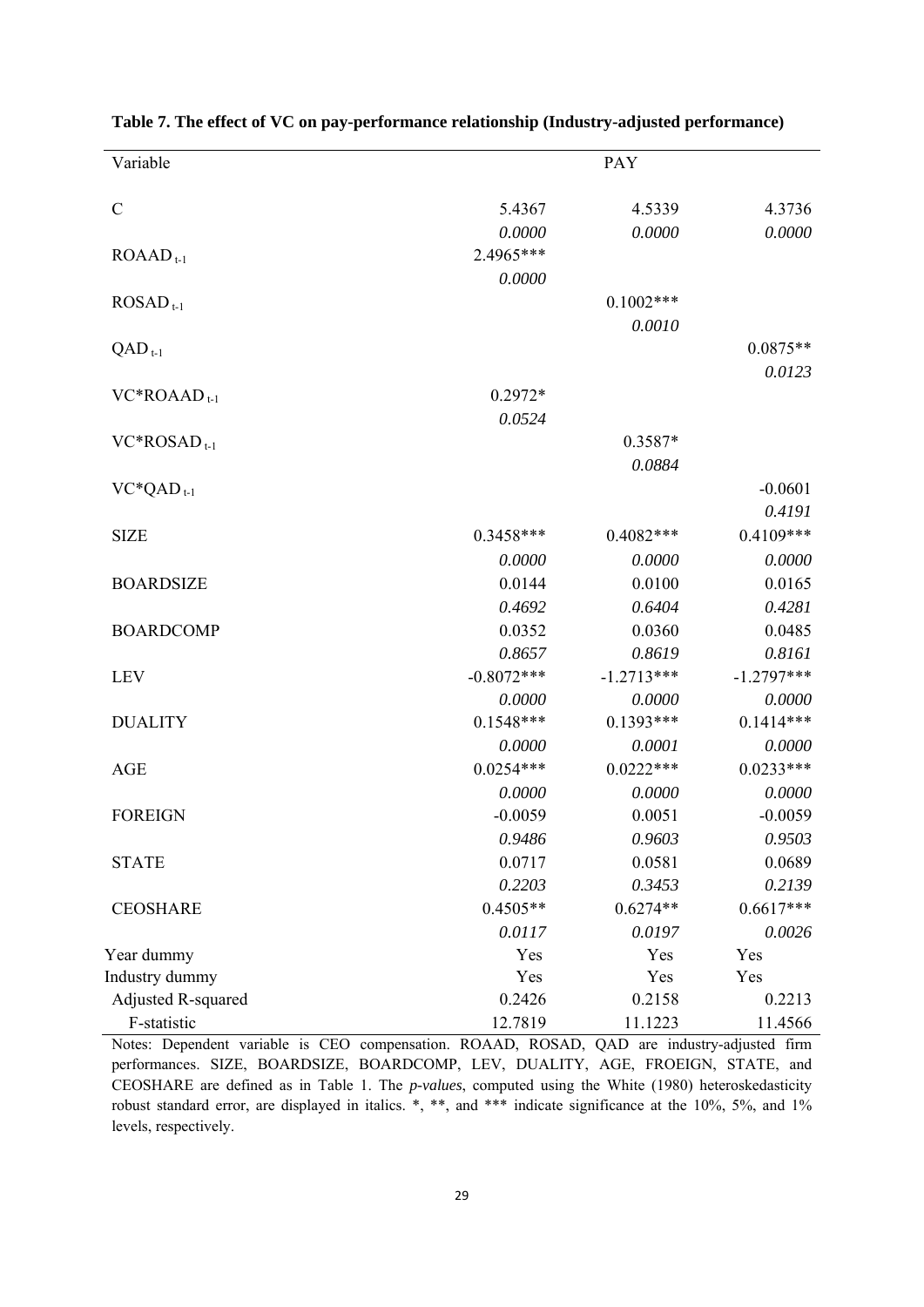|                  | <b>OPTION</b> |              |              |
|------------------|---------------|--------------|--------------|
| $\mathcal{C}$    | $-9.5682$     | $-8.5455$    | $-9.2045$    |
|                  | 0.0052        | 0.0158       | 0.0073       |
| <b>GROWTH</b>    | $-0.0077$     |              |              |
|                  | 0.9122        |              |              |
| <b>CAPEX</b>     |               | $-3.2039***$ |              |
|                  |               | 0.0058       |              |
| Q                |               |              | $-0.0913$    |
|                  |               |              | 0.4842       |
| <b>VC</b>        | 0.8936***     | $0.5231*$    | 0.3204       |
|                  | 0.0004        | 0.0917       | 0.4474       |
| VC*GROWTH        | 0.5510        |              |              |
|                  | 0.3042        |              |              |
| VC*CAPEX         |               | 3.5383**     |              |
|                  |               | 0.0187       |              |
| $VC*Q$           |               |              | $0.4041*$    |
|                  |               |              | 0.0563       |
| <b>SIZE</b>      | $0.6489***$   | $0.6363***$  | $0.6409***$  |
|                  | 0.0000        | 0.0001       | 0.0001       |
| <b>BOARDSIZE</b> | 0.0216        | 0.0142       | 0.0263       |
|                  | 0.8213        | 0.8829       | 0.7856       |
| <b>BOARDCOMP</b> | 0.6333        | 0.6786       | 0.7566       |
|                  | 0.4231        | 0.3973       | 0.3435       |
| <b>LEV</b>       | $-3.3298***$  | $-3.3604***$ | $-3.2592***$ |
|                  | 0.0000        | 0.0000       | 0.0000       |
| <b>DUALITY</b>   | 0.3778        | 0.3127       | 0.3682       |
|                  | 0.1371        | 0.2199       | 0.1479       |
| <b>AGE</b>       | $-0.0990***$  | $-0.1059***$ | $-0.1023***$ |
|                  | 0.0041        | 0.0022       | 0.0031       |
| <b>FOREIGN</b>   | $-0.1655$     | $-0.1475$    | $-0.1344$    |
|                  | 0.6523        | 0.6897       | 0.7155       |
| <b>STATE</b>     | $-0.5727**$   | $-0.5164*$   | $-0.6043**$  |
|                  | 0.0411        | 0.0658       | 0.0326       |
| <b>CEOSHARE</b>  | $-1.1466$     | $-1.0312$    | $-1.0908$    |
|                  | 0.2807        | 0.3358       | 0.3053       |
| Year dummy       | Yes           | Yes          | Yes          |
| Industry dummy   | Yes           | Yes          | Yes          |
| Psuedo R2        | 0.1970        | 0.2150       | 0.2030       |

Notes: Dependent variable is OPTION dummy. VC is the proxy for VC-backed firms. SIZE, BOARDSIZE, BOARDCOMP, LEV, DUALITY, AGE, FROEIGN, STATE, CEOSHARE, GROWTH, CAPEX and Q are defined as in Table 1. The *p-values*, computed using the White (1980) heteroskedasticity robust standard error, are displayed in italics. \*, \*\*, and \*\*\* indicate significance at the 10%, 5%, and 1% levels, respectively.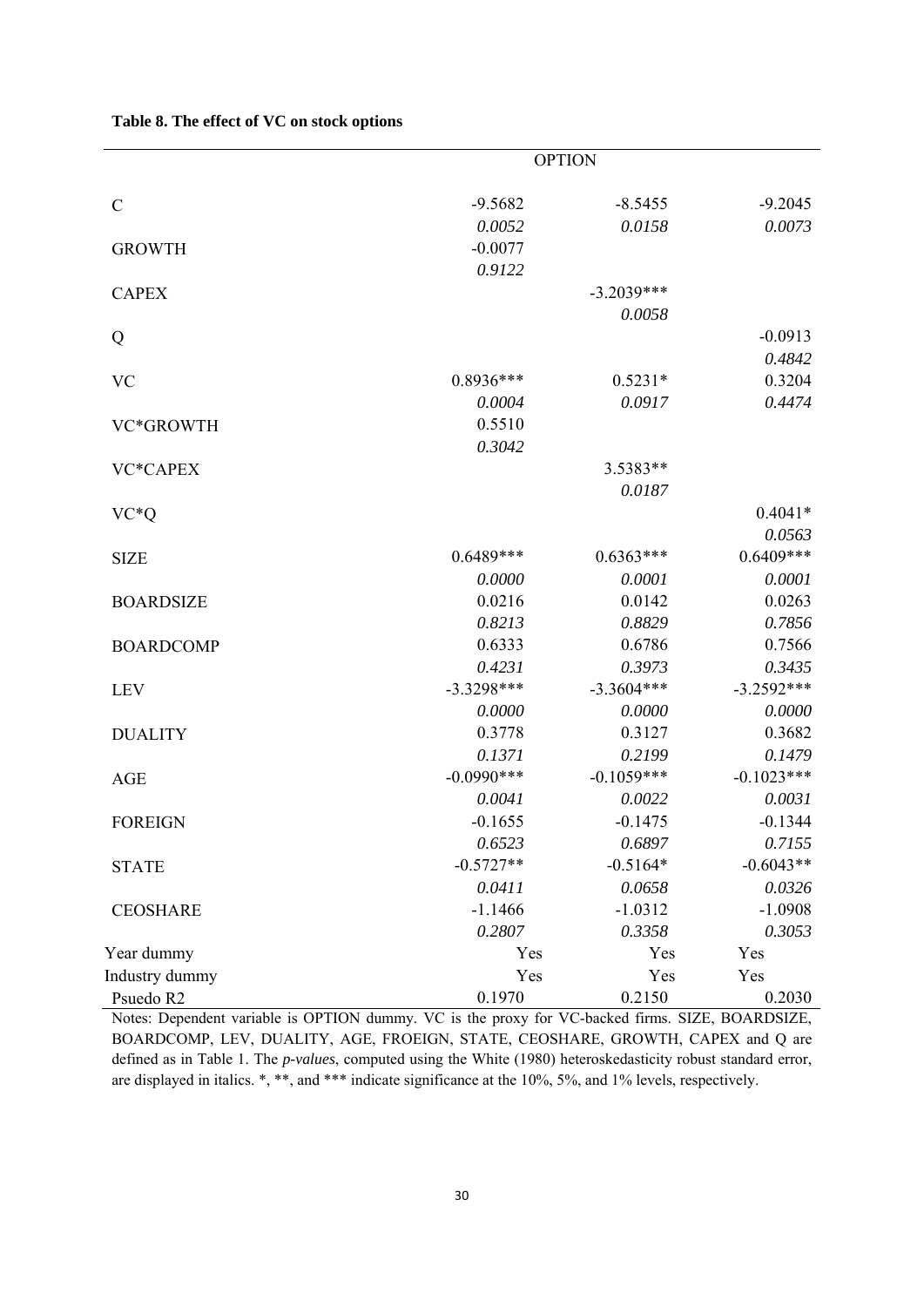| Variable                 | PAY          |              |              |  |
|--------------------------|--------------|--------------|--------------|--|
| $\mathcal{C}$            | 2.9063       | 1.8627       | 2.6249       |  |
|                          | 0.0084       | 0.0035       | 0.0059       |  |
| $ROA_{t-1}$              | $-0.0956$    |              |              |  |
|                          | 0.9373       |              |              |  |
| $\mathrm{ROS}_{t-1}$     |              | 1.3977***    |              |  |
|                          |              | 0.0000       |              |  |
| $Q_{t-1}$                |              |              | $0.0932***$  |  |
|                          |              |              | 0.0001       |  |
| $VCO*ROAt-1$             | 6.6377       |              |              |  |
|                          | 0.4608       |              |              |  |
| $VCO*ROS$ <sub>t-1</sub> |              | 0.7023       |              |  |
|                          |              | 0.8840       |              |  |
| $VCO*Qt-1$               |              |              | 0.1645       |  |
|                          |              |              | 0.5207       |  |
| <b>SIZE</b>              | $0.5601***$  | $0.6563***$  | $0.5936***$  |  |
|                          | 0.0000       | 0.0000       | 0.0000       |  |
| <b>BOARDSIZE</b>         | 0.0310       | 0.0211       | 0.0269       |  |
|                          | 0.4115       | 0.5948       | 0.4998       |  |
| <b>BOARDCOMP</b>         | $0.5969***$  | $0.4657***$  | $0.5353***$  |  |
|                          | 0.0000       | 0.0000       | 0.0003       |  |
| <b>LEV</b>               | $-1.6179***$ | $-2.4188***$ | $-1.8307***$ |  |
|                          | 0.0000       | 0.0000       | 0.0000       |  |
| <b>DUALITY</b>           | $0.0997***$  | 0.0424       | 0.0948       |  |
|                          | 0.0877       | 0.5244       | 0.1851       |  |
| <b>AGE</b>               | $-0.0119$    | $-0.0182*$   | $-0.0151*$   |  |
|                          | 0.2129       | 0.0684       | 0.0905       |  |
| <b>FOREIGN</b>           | $-0.1863$    | $-0.1544$    | $-0.1767*$   |  |
|                          | 0.1391       | 0.1849       | 0.0943       |  |
| <b>STATE</b>             | 0.2544***    | 0.3199***    | $0.2772***$  |  |
|                          | 0.0018       | 0.0016       | 0.0012       |  |
| <b>CEOSHARE</b>          | $0.3438*$    | $0.6834***$  | $0.3190***$  |  |
|                          | 0.0743       | 0.0009       | 0.0001       |  |
| Year dummy               | Yes          | Yes          | Yes          |  |
| Industry dummy           | Yes          | Yes          | Yes          |  |
| Adjusted R-squared       | 0.3500       | 0.3677       | 0.3572       |  |
| F-statistic              | 5.4874       | 5.8458       | 5.6306       |  |

**Table 9. The effect of VC ownership on pay-performance relationship (VC sample)** 

Notes: Dependent variable is CEO compensation. ROA, ROS, Q are industry-adjusted firm performances. VCO is the proportion of shares held by VCs. SIZE, BOARDSIZE, BOARDCOMP, LEV, DUALITY, AGE, FROEIGN, STATE, and CEOSHARE are defined as in Table 1. The *p-values*, computed using the White (1980) heteroskedasticity robust standard error, are displayed in italics. \*, \*\*, and \*\*\* indicate significance at the 10%, 5%, and 1% levels, respectively.